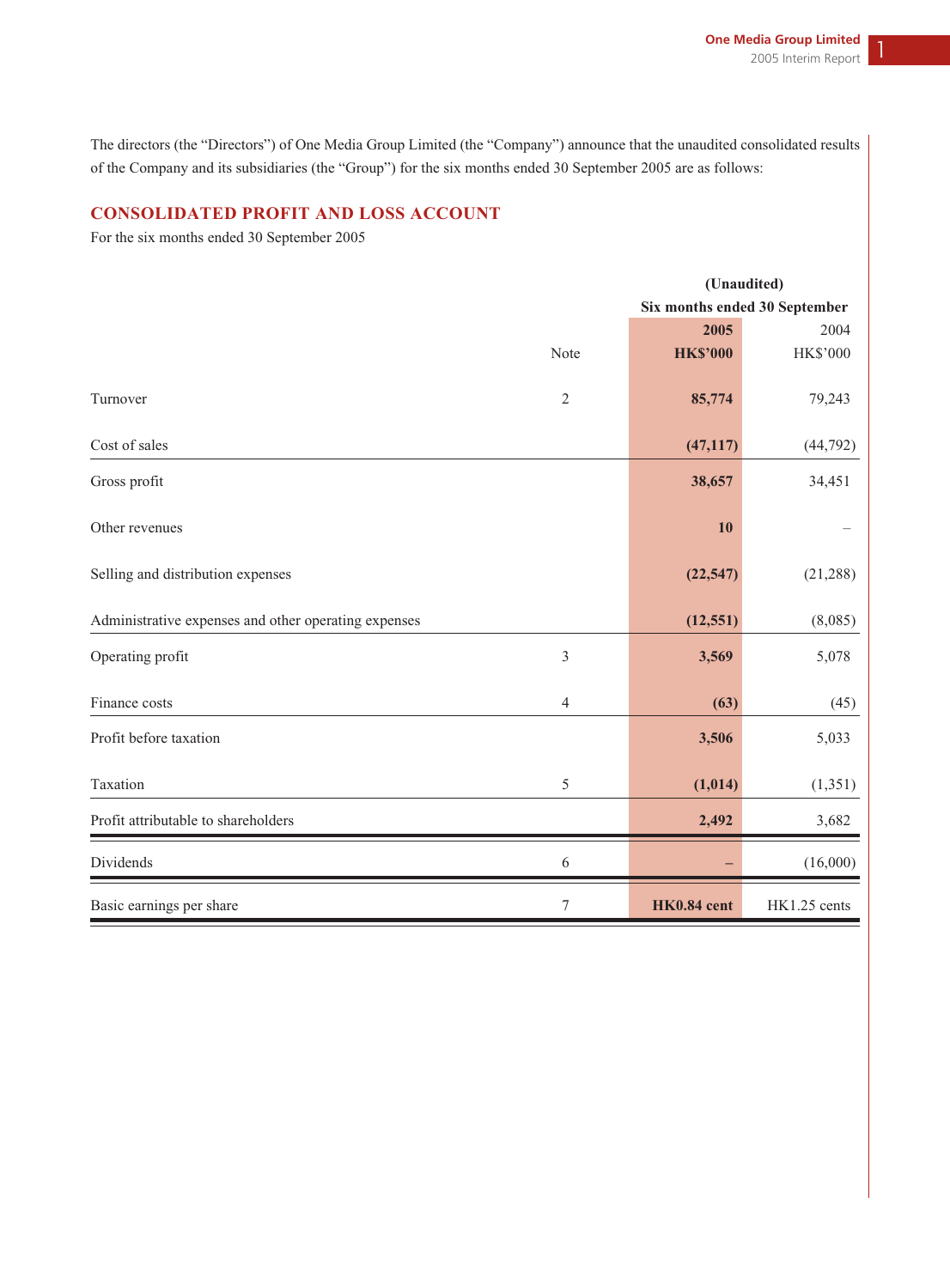# **CONSOLIDATED BALANCE SHEET**

As at 30 September 2005

|                                                    | (Unaudited)     | (As restated) |
|----------------------------------------------------|-----------------|---------------|
|                                                    | 30 September    | 31 March      |
|                                                    | 2005            | 2005          |
| Note                                               | <b>HK\$'000</b> | HK\$'000      |
| Non-current assets                                 |                 |               |
| Fixed assets                                       | 4,289           | 2,626         |
| Goodwill                                           | 2,028           | 2,028         |
| Defined benefit plan's assets                      | 924             | 924           |
|                                                    | 7,241           | 5,578         |
| Current assets                                     |                 |               |
| Inventories                                        | 10,306          | 2,059         |
| 8<br>Accounts receivable, deposits and prepayments | 46,456          | 49,220        |
| Amount due from a fellow subsidiary                | 42              |               |
| Bank balances and cash                             | 9,624           | 8,175         |
|                                                    | 66,428          | 59,454        |
| Current liabilities                                |                 |               |
| Amount due to the immediate holding company        |                 | 3,338         |
| Amounts due to fellow subsidiaries                 | 3,865           | 1,838         |
| 9<br>Accounts payable and accrued charges          | 22,807          | 12,397        |
| Dividend payable                                   |                 | 22,000        |
| Taxation payable                                   | 2,330           | 2,485         |
| Short-term bank loans, unsecured                   | 21,512          |               |
|                                                    | 50,514          | 42,058        |
|                                                    |                 |               |
| Net current assets                                 | 15,914          | 17,396        |
| Total assets less current liabilities              | 23,155          | 22,974        |
| Financed by:                                       |                 |               |
| 10<br>Share capital                                | 300             | 1             |
| Reserves                                           | 22,644          | 22,723        |
| Shareholders' funds                                | 22,944          | 22,724        |
| Non-current liabilities                            |                 |               |
| Provision for long service payments                | 9               | 9             |
| Deferred tax liabilities                           | 202             | 241           |
|                                                    | 23,155          | 22,974        |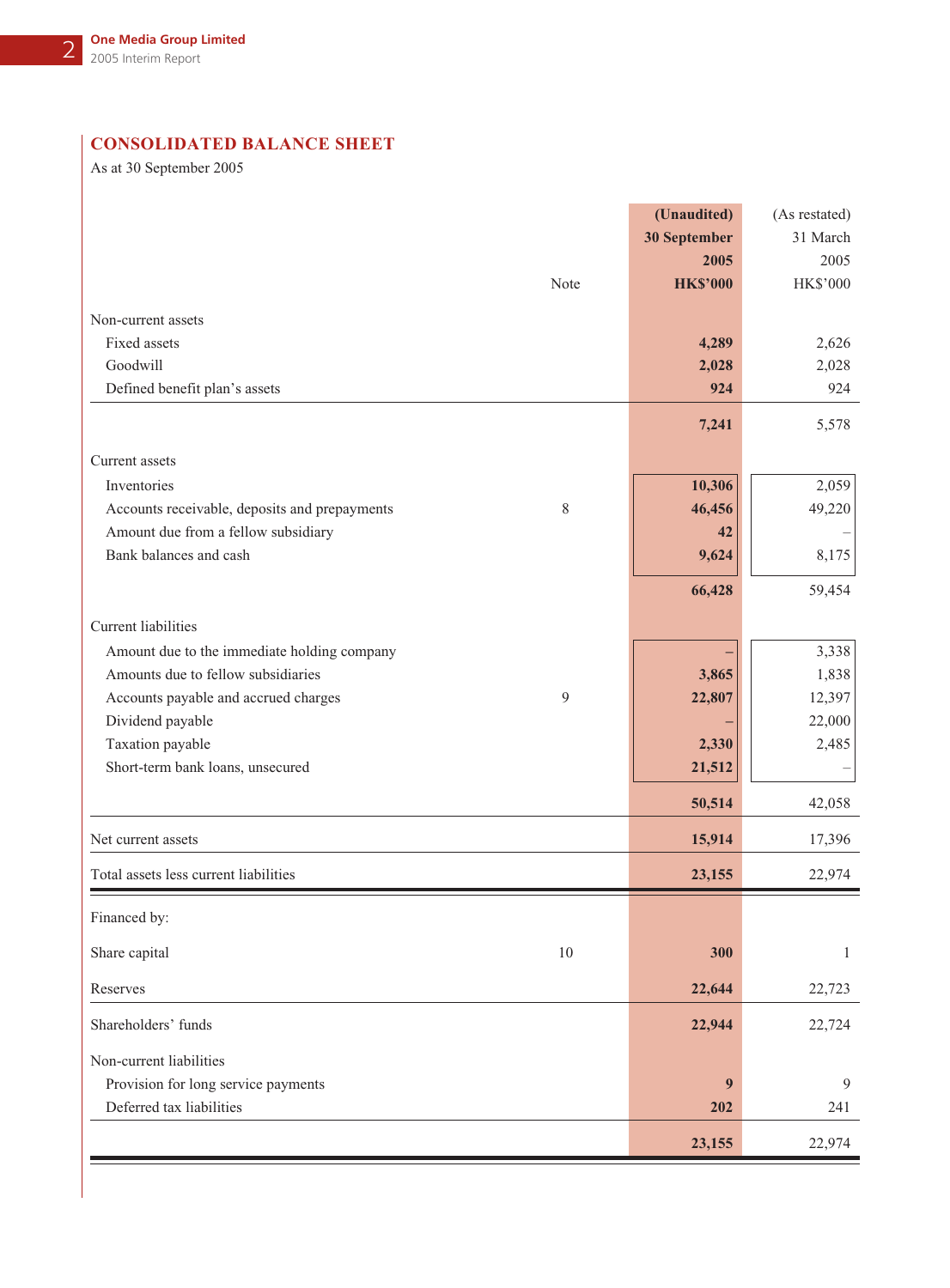# **CONSOLIDATED STATEMENT OF CHANGES IN EQUITY**

For the six months ended 30 September 2005

|                                     |                          |                                                                           |                          | (Unaudited)              |                          |                                                                           |                          |                 |
|-------------------------------------|--------------------------|---------------------------------------------------------------------------|--------------------------|--------------------------|--------------------------|---------------------------------------------------------------------------|--------------------------|-----------------|
|                                     |                          |                                                                           |                          |                          |                          |                                                                           | <b>Retained</b>          |                 |
|                                     |                          |                                                                           | <b>Share</b>             |                          | <b>Share</b>             | <b>Exchange</b>                                                           | profits/                 |                 |
|                                     | <b>Share</b>             | <b>Merger</b>                                                             | premium                  | Capital                  | issuance                 |                                                                           | fluctuation (accumulated |                 |
|                                     | capital                  | reserve                                                                   | account                  | reserve                  | costs                    | reserve                                                                   | losses)                  | <b>Total</b>    |
|                                     | <b>HK\$'000</b>          | <b>HK\$'000</b>                                                           | <b>HK\$'000</b>          | <b>HK\$'000</b>          | <b>HK\$'000</b>          | <b>HK\$'000</b>                                                           | <b>HK\$'000</b>          | <b>HK\$'000</b> |
|                                     |                          |                                                                           |                          |                          | Note                     |                                                                           |                          |                 |
| At 1 April 2005 (as restated)       | $\mathbf{1}$             | 1,650                                                                     |                          | 10,000                   | (432)                    | 3                                                                         | 11,501                   | 22,723          |
| Issue of shares                     | 299                      | -                                                                         | 8,406                    | $\overline{\phantom{m}}$ |                          | $\overline{\phantom{0}}$                                                  | -                        | 8,705           |
| Share issuance costs                |                          | -                                                                         |                          | $\qquad \qquad -$        | (10,960)                 |                                                                           | -                        | (10,960)        |
| Exchange adjustment                 | -                        | $\overline{\phantom{0}}$                                                  | -                        | $\overline{\phantom{0}}$ | -                        | (16)                                                                      |                          | (16)            |
| Profit attributable to shareholders |                          |                                                                           | -                        |                          | -                        | $\qquad \qquad -$                                                         | 2,492                    | 2,492           |
| At 30 September 2005                | 300                      | 1,650                                                                     | 8,406                    | 10,000                   | (11,392)                 | (13)                                                                      | 13,993                   | 22,944          |
| At 1 April 2004                     | 1                        | 1,650                                                                     | $\overline{\phantom{0}}$ | 10,000                   |                          |                                                                           | 2,666                    | 14,317          |
| Contribution from equity owner      |                          | $\overline{\phantom{m}}$                                                  | -                        | $\overline{\phantom{0}}$ | $\overline{\phantom{0}}$ | $\overline{\phantom{0}}$                                                  | 2,449                    | 2,449           |
| 2004/2005 interim dividends         | $\overline{\phantom{0}}$ | $\hspace{1.0cm} \rule{1.5cm}{0.15cm} \hspace{1.0cm} \rule{1.5cm}{0.15cm}$ | $\qquad \qquad -$        | $\overline{\phantom{0}}$ | $\overline{\phantom{0}}$ | $\hspace{1.0cm} \rule{1.5cm}{0.15cm} \hspace{1.0cm} \rule{1.5cm}{0.15cm}$ | (16,000)                 | (16,000)        |
| Profit attributable to shareholders | $\overline{\phantom{0}}$ | -                                                                         | $\overline{\phantom{0}}$ | $\overline{\phantom{0}}$ | $\overline{\phantom{0}}$ | $\overline{\phantom{0}}$                                                  | 3,682                    | 3,682           |
| At 30 September 2004                | 1                        | 1,650                                                                     | -                        | 10,000                   |                          | -                                                                         | (7,203)                  | 4,448           |

Note: Up to 30 September 2005, share issuance costs totalling approximately HK\$11,392,000 were incurred for the listing of the shares of the Company on the Main Board of The Stock Exchange of Hong Kong Limited (the "Stock Exchange") by way of placing and public offer (as set out in detail in the prospectus dated 30 September 2005) (the "Public Offer and Placing"). These share issuance costs were transferred to the share premium account to offset against the share premium arising from the Public Offer and Placing on 18 October 2005 (the "Listing Date").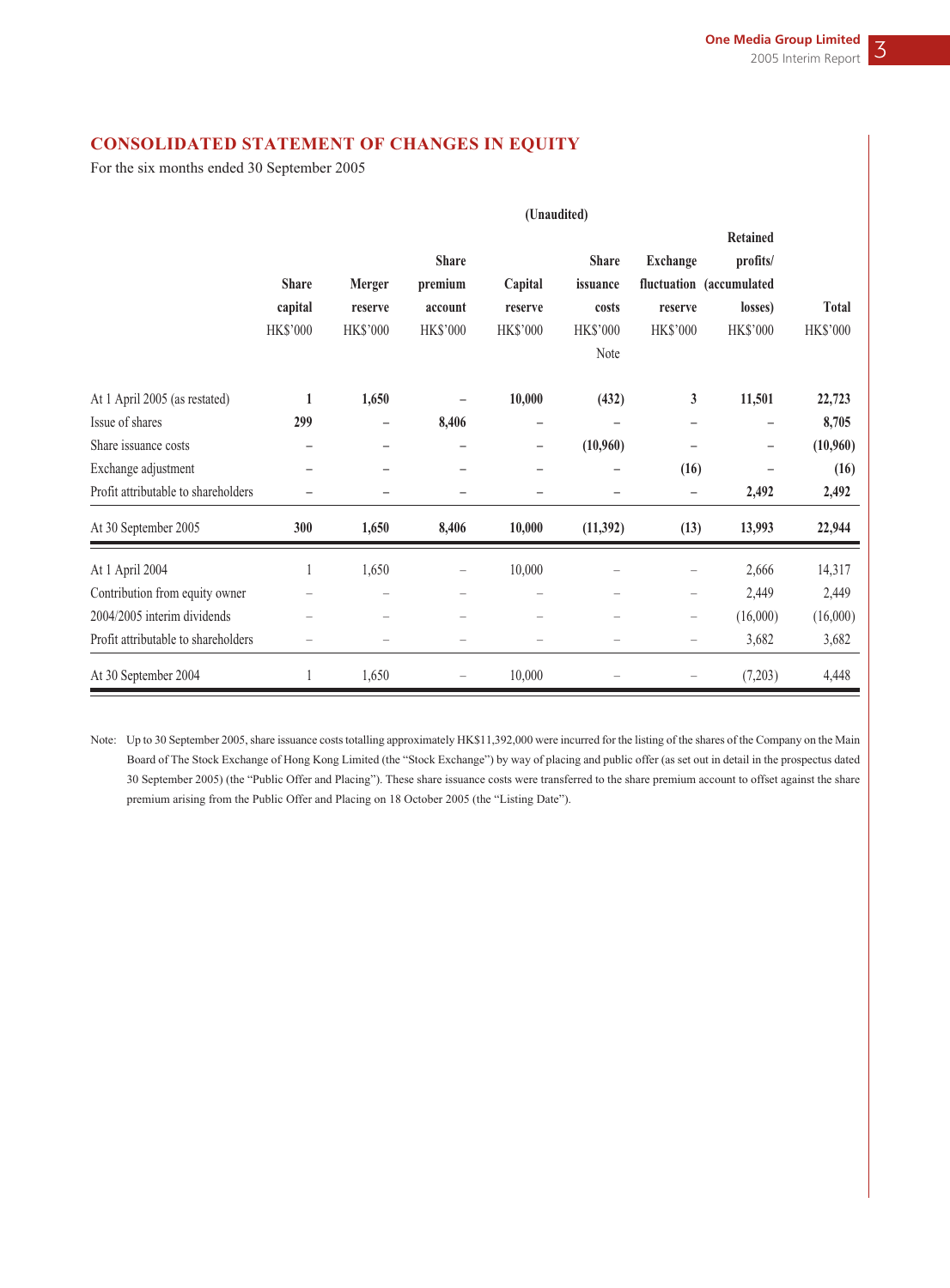# **CONDENSED CONSOLIDATED CASH FLOW STATEMENT**

For the six months ended 30 September 2005

|                                                          |                 | (Unaudited)                   |
|----------------------------------------------------------|-----------------|-------------------------------|
|                                                          |                 | Six months ended 30 September |
|                                                          | 2005            | 2004                          |
|                                                          | <b>HK\$'000</b> | <b>HK\$'000</b>               |
|                                                          |                 |                               |
| Net cash (outflow)/inflow from operating activities      | (26, 442)       | 3,578                         |
| Net cash outflow from investing activities               | (2,305)         | (1, 124)                      |
| Net cash inflow from financing activities                | 30,212          |                               |
| Increase in cash and cash equivalents                    | 1,465           | 2,454                         |
| Cash and cash equivalents at the beginning of the period | 8,175           | 4,709                         |
| Effect of foreign exchange rate changes                  | (16)            |                               |
| Cash and cash equivalents at the end of the period       | 9,624           | 7,163                         |
| Analysis of the balances of cash and cash equivalents    |                 |                               |
| Bank balances and cash                                   | 9,624           | 7,163                         |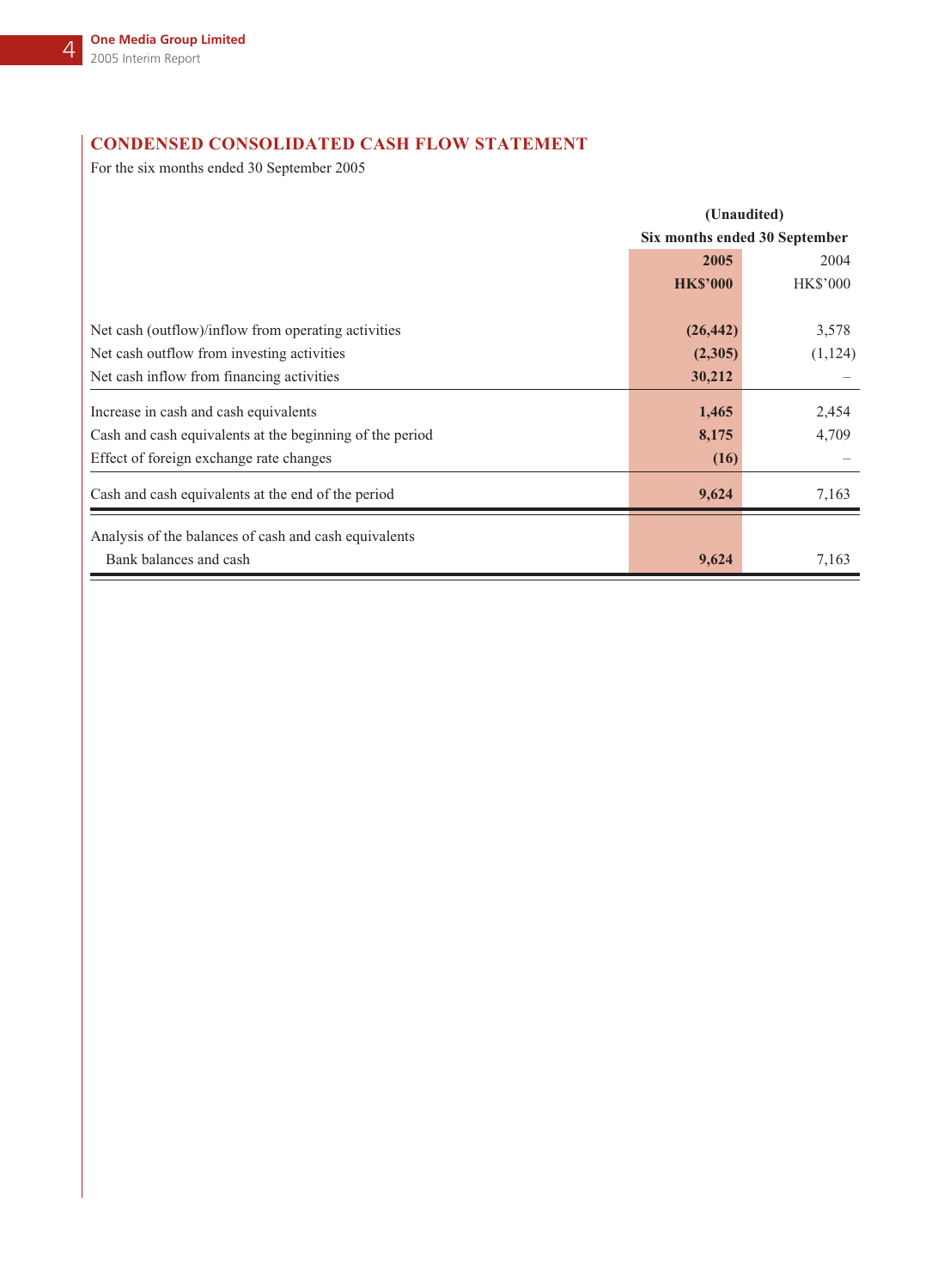## **NOTES TO THE ACCOUNTS**

#### **1 (i) Basis of preparation and group recorganisation**

The Company was incorporated in the Cayman Islands on 11 March 2005 as an exempted company with limited liability under the Companies Law, Chapter 22 (Law 3 of 1961, as consolidated and revised ) of the Cayman Islands.

Pursuant to a group reorganisation (the "Reorganisation") to rationalise the structure of the Group in preparation for the listing of the Company's shares on the Stock Exchange, the Company became the holding company of the companies now comprising the Group on 26 September 2005. Details of the Reorganisation are set out in the prospectus dated 30 September 2005 issued by the Company (the "Prospectus"). The shares of the Company have been listed on the Main Board of the Stock Exchange since the Listing Date.

The Company is an investment holding company. The principal activities of its subsidiaries are publication, marketing and distribution of Chinese language lifestyle magazines.

The Group resulting from the Reorganisation is regarded as a continuing entity and merger accounting has been adopted. Accordingly, the unaudited consolidated profit and loss accounts and unaudited condensed consolidated cash flow statements for the six months ended 30 September 2005 and 2004 were prepared as if the current group structure had been in existence throughout the periods. The consolidated balance sheet of the Group as at 31 March 2005 has been prepared to present the assets and liabilities of the Group as at 31 March 2005 as if the current group structure had been in existence at that date.

The unaudited condensed consolidated interim accounts ("interim accounts") were prepared in accordance with Hong Kong Accounting Standard ("HKAS") 34 "Interim Financial Reporting" issued by the Hong Kong Institute of Certified Public Accountants ("HKICPA") and Appendix 16 of the Rules Governing the Listing of Securities on the Stock Exchange (the "Listing Rules").

These interim accounts should be read in conjunction with the Group's audited financial information included in the Prospectus.

The accounting policies and methods of computation used in the preparation of these interim accounts are consistent with those adopted in the preparation of the Group's audited financial information as included in the Prospectus, except that the Group has changed certain of its accounting policies following its adoption of new/revised Hong Kong Financial Reporting Standards ("HKFRS") and HKAS (collectively "HKFRSs") issued by the HKICPA which are effective for accounting periods commencing on or after 1 January 2005.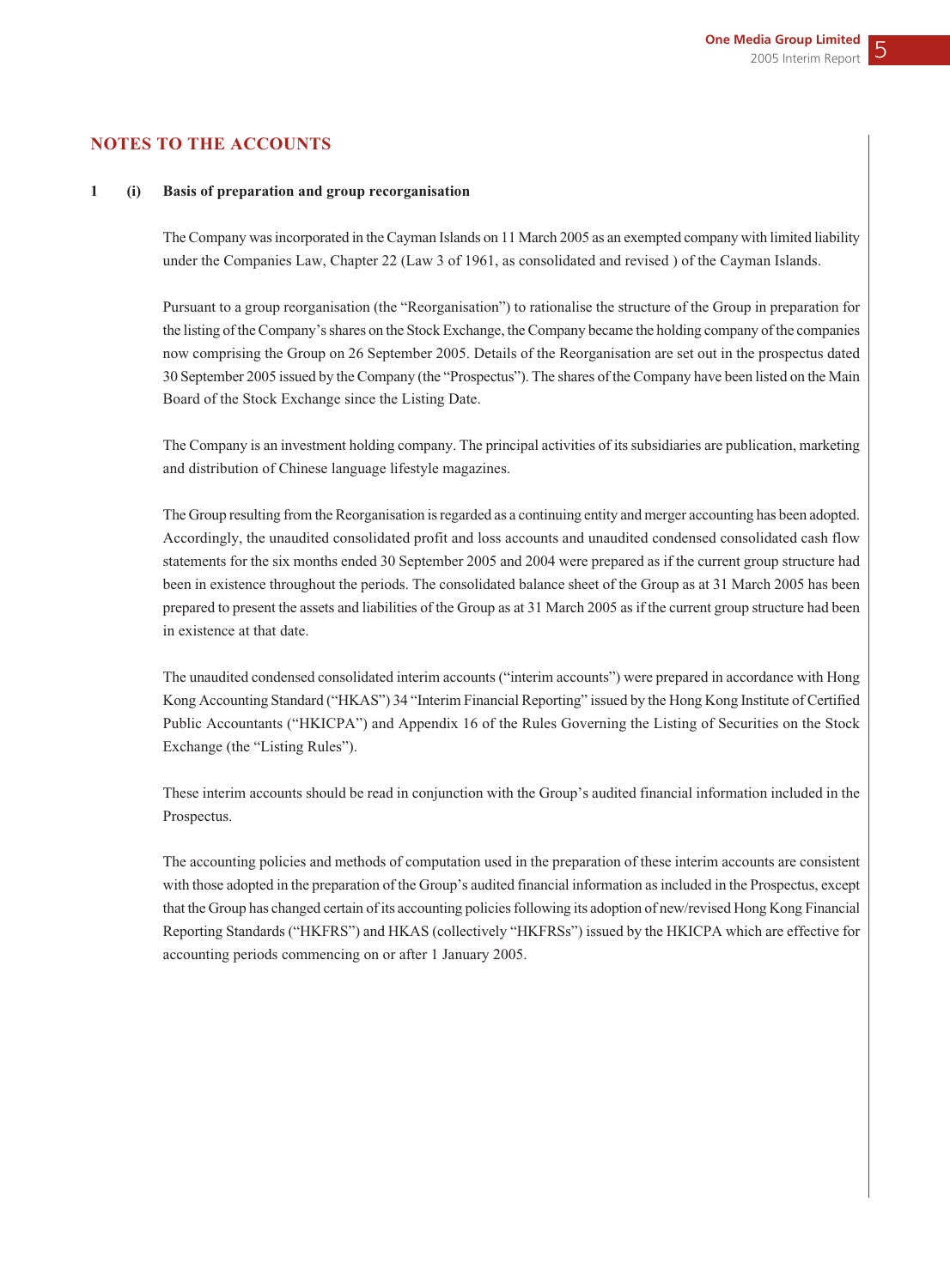These interim accounts were prepared in accordance with those HKFRSs and interpretations issued and effective as at the time of preparing these interim accounts. The adoption of the following HKFRSs has resulted in changes in accounting policies or presentation of these interim accounts:

In the financial year 2005/2006, the Group adopted the new/revised standards of HKFRSs below, which are relevant to its operations. The 2004/2005 comparatives have been amended as required, in accordance with the relevant requirements.

| HKAS <sub>1</sub>  | Presentation of Financial Statements                            |
|--------------------|-----------------------------------------------------------------|
| HKAS <sub>2</sub>  | Inventories                                                     |
| HKAS <sub>7</sub>  | <b>Cash Flow Statements</b>                                     |
| HKAS 8             | Accounting Policies, Changes in Accounting Estimates and Errors |
| HKAS <sub>10</sub> | Events after the Balance Sheet Date                             |
| HKAS <sub>16</sub> | Property, Plant and Equipment                                   |
| HKAS <sub>17</sub> | Leases                                                          |
| HKAS <sub>21</sub> | The Effects of Changes in Foreign Exchange Rates                |
| HKAS <sub>23</sub> | <b>Borrowing Costs</b>                                          |
| HKAS <sub>24</sub> | <b>Related Party Disclosures</b>                                |
| HKAS <sub>27</sub> | Consolidated and Separate Financial Statements                  |
| HKAS <sub>32</sub> | Financial Instruments: Disclosures and Presentation             |
| HKAS <sub>33</sub> | Earnings per Share                                              |
| HKAS <sub>36</sub> | <b>Impairment of Assets</b>                                     |
| HKAS 39            | Financial Instruments: Recognition and Measurement              |
| <b>HKFRS 2</b>     | Share-based Payment                                             |
| <b>HKFRS3</b>      | <b>Business Combinations</b>                                    |
|                    |                                                                 |

The adoption of HKASs 2, 7, 8, 10, 16, 17, 21, 23, 27, 32, 33 and 39 did not result in substantial changes to the Group's accounting policies.

The effect of adopting other new HKFRSs on the interim accounts is as follows:

*(a) HKAS 1: Presentation of Financial Statements*

The adoption of HKAS 1 has resulted in changes in presentation in these interim accounts. Certain comparative figures have been amended to comply with the new presentation requirements.

## *(b) HKAS 24: Related Party Disclosures*

The adoption of HKAS 24 has expanded the definition of related parties to include key management of the Group.

*(c) HKAS 36: Impairment of Assets HKFRS 3: Business Combinations*

> The adoption of HKAS 36 and HKFRS 3 has resulted in a change in accounting policy for goodwill. Prior to this, goodwill was amortised on a straight-line basis over a period of 15 years and assessed for impairment at each balance sheet date.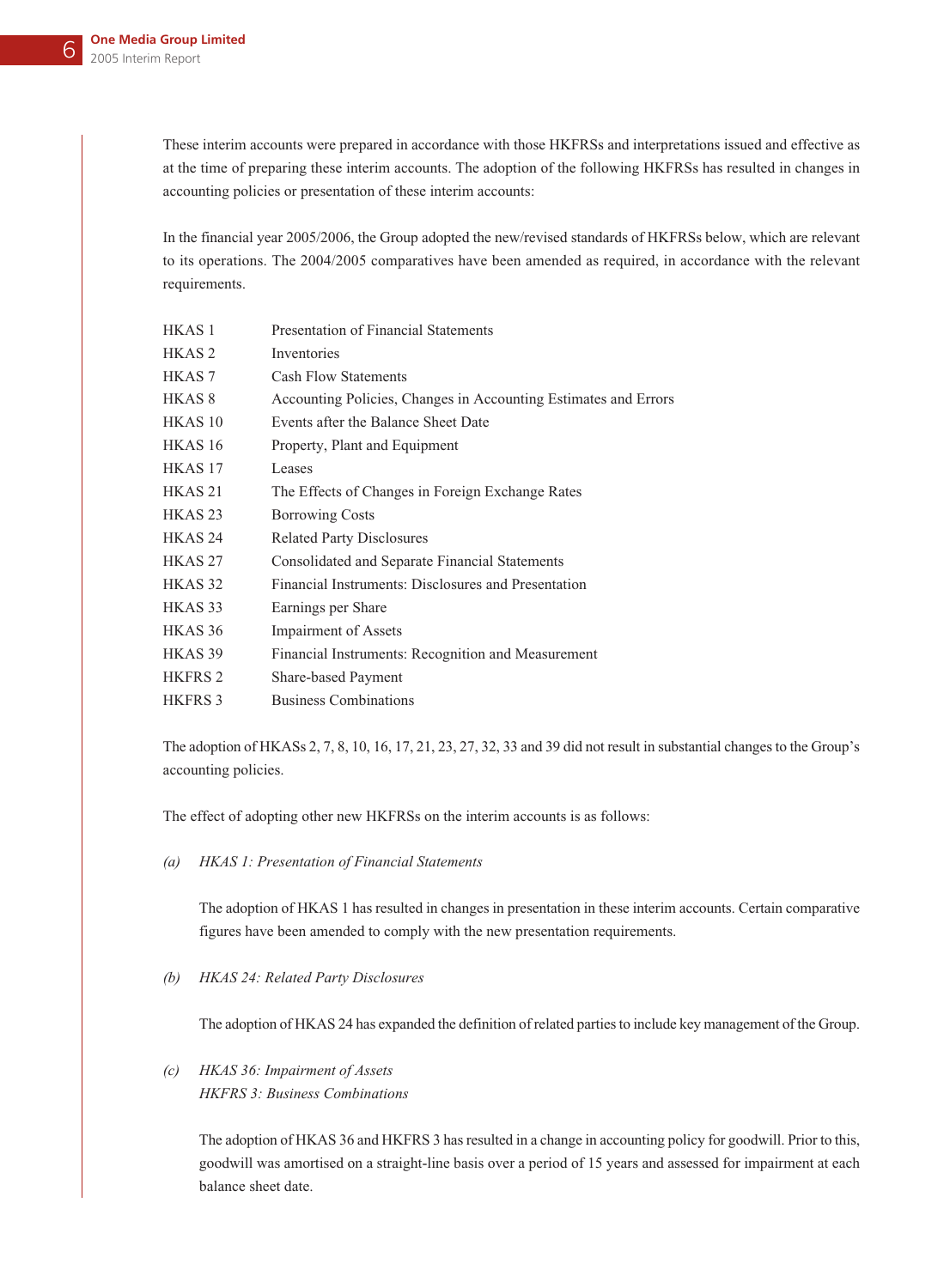In accordance with the transitional provisions of HKFRS 3, the Group ceased amortisation of goodwill from 1 April 2005 onwards and goodwill is tested annually for impairment, as well as when there is indication of impairment. The accumulated amortisation as at 1 April 2005 has been offset against the cost of goodwill, with no comparatives restated. The Group's goodwill as at 31 March 2005 and 2004 amounted to HK\$2,028,000.

### *(d) HKFRS 2: Share-based Payment*

The adoption of HKFRS 2 has resulted in a change in accounting policy for employee share options. Prior to this, the Group did not recognise compensation cost in respect of share options granted to employees or executive directors of the Company or any of its subsidiaries. Following the adoption of HKFRS 2, the fair value of share options at grant date is amortised over the relevant vesting periods to the consolidated profit and loss account and credited to employee share-based compensation reserve under equity.

Share options were conditionally granted under the pre-IPO scheme (details are disclosed in the Prospectus) to employees of the Group on 27 September 2005 and was approved upon the listing of the Company on the Listing Date. The vesting scales in relation to each option granted to the grantees shall begin on the Listing Date. There was no impact to the consolidated profit and loss account of the Group for the six months ended 30 September 2005.

### **(ii) Critical accounting estimates**

The preparation of the interim accounts requires the use of certain critical accounting estimates. It also requires management to exercise judgment in the process of applying the Group's accounting policies. The areas involving a higher degree of judgment or complexity, or where assumptions and estimates are significant to the interim accounts include provision for doubtful debts and provision for assets' impairment.

### **2 Segment information**

#### *Primary reporting format – geographical segments*

Segment information is presented below:

|                  |                  |                               | (Unaudited)           |                 |                 |                 |
|------------------|------------------|-------------------------------|-----------------------|-----------------|-----------------|-----------------|
|                  |                  | Six months ended 30 September |                       |                 |                 |                 |
|                  | <b>Hong Kong</b> |                               | <b>Mainland China</b> |                 | Group           |                 |
|                  | 2005             | 2004                          | 2005                  | 2004            | 2005            | 2004            |
|                  | <b>HK\$'000</b>  | <b>HK\$'000</b>               | <b>HK\$'000</b>       | <b>HK\$'000</b> | <b>HK\$'000</b> | <b>HK\$'000</b> |
|                  |                  |                               |                       |                 |                 |                 |
| Turnover         | 78,280           | 74,884                        | 7,494                 | 4,359           | 85,774          | 79,243          |
| Segment results  | 6,874            | 5,608                         | (3,315)               | (530)           | 3,559           | 5,078           |
| Interest income  |                  |                               |                       |                 | 10              |                 |
| Operating profit |                  |                               |                       |                 | 3,569           | 5,078           |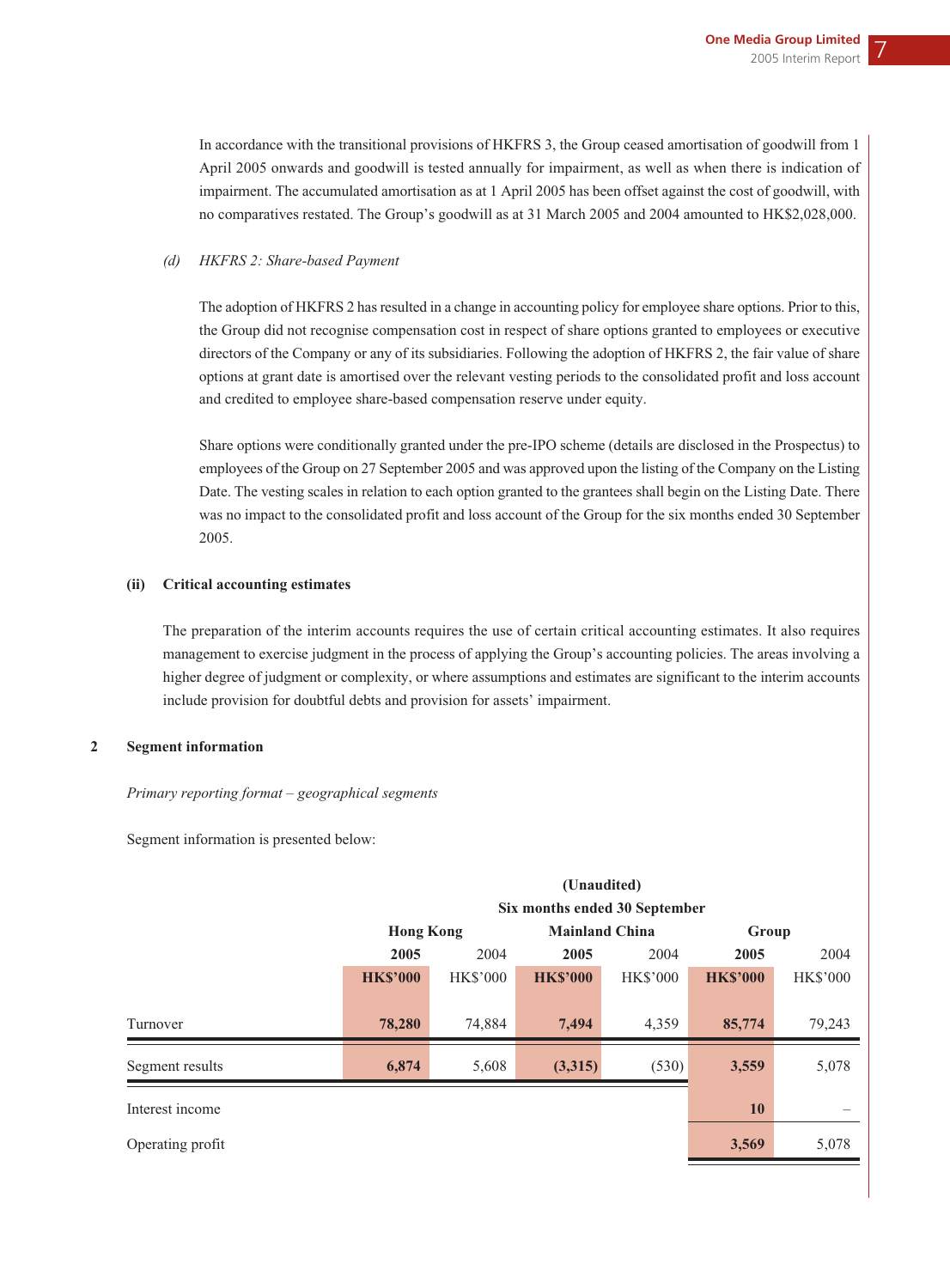### *Secondary reporting format – business segments*

No business segment analysis is presented as the Group has been operating in a single business segment, which is publication, marketing and distribution of Chinese language lifestyle magazines, throughout the period.

## **3 Operating profit**

Operating profit is stated after charging the following:

|                                               | (Unaudited)     |                  |
|-----------------------------------------------|-----------------|------------------|
|                                               |                 | Six months ended |
|                                               |                 | 30 September     |
|                                               | 2005<br>2004    |                  |
|                                               | <b>HK\$'000</b> | <b>HK\$'000</b>  |
|                                               |                 |                  |
| Cost of inventories sold                      | 15,595          | 13,989           |
| Depreciation                                  | 613             | 325              |
| Staff costs (including directors' emoluments) | 25,486          | 20,772           |

### **4 Finance costs**

|                                 |                  | (Unaudited)     |
|---------------------------------|------------------|-----------------|
|                                 | Six months ended |                 |
|                                 | 30 September     |                 |
|                                 | 2005             | 2004            |
|                                 | <b>HK\$'000</b>  | <b>HK\$'000</b> |
|                                 |                  |                 |
| Interest expenses on bank loans | 63               | 45              |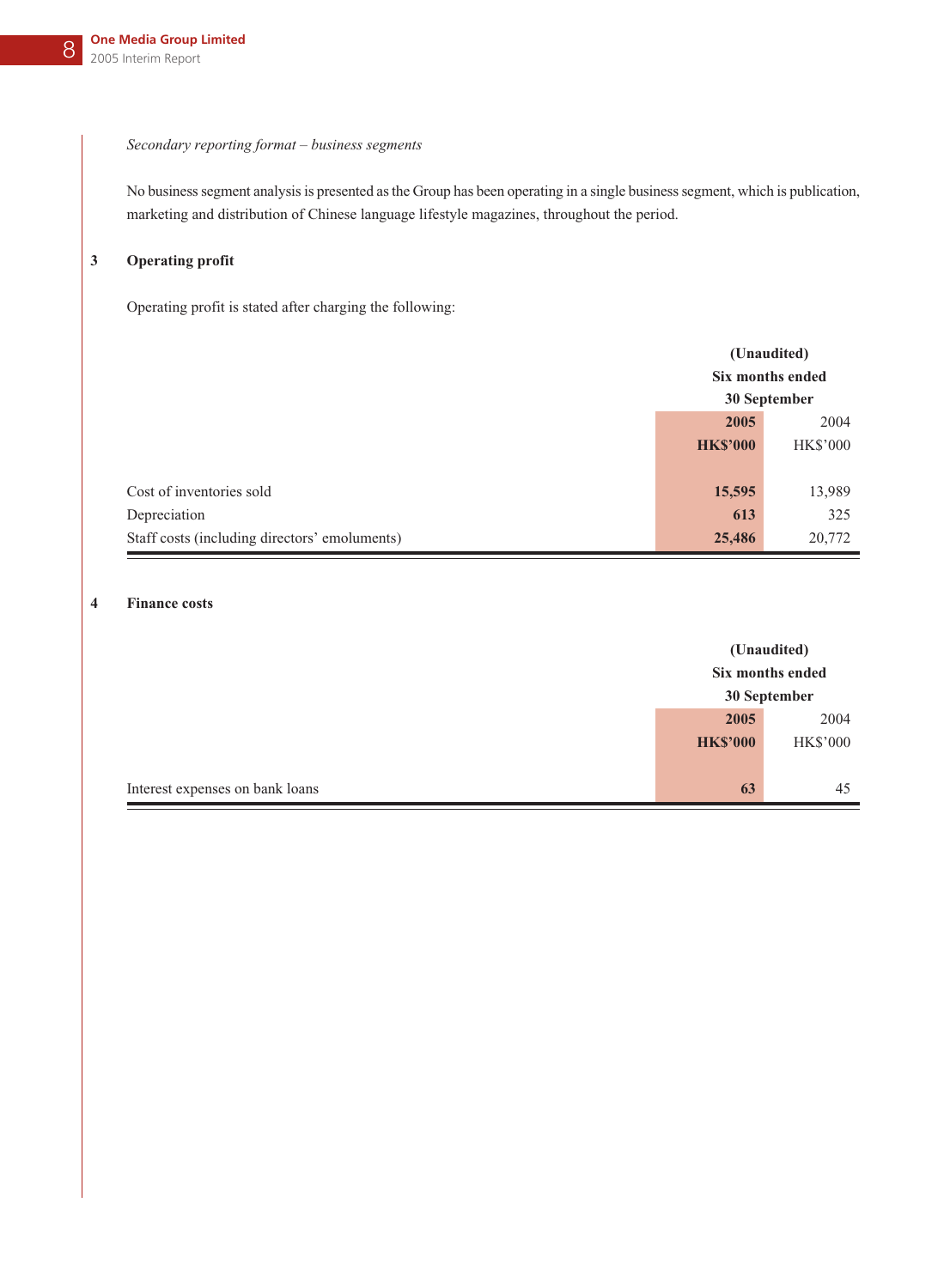#### **5 Taxation**

The amount of taxation charged to the consolidated profit and loss account represents:

|                                                                                 | (Unaudited)      |                 |
|---------------------------------------------------------------------------------|------------------|-----------------|
|                                                                                 | Six months ended |                 |
|                                                                                 |                  | 30 September    |
|                                                                                 | 2005             | 2004            |
|                                                                                 | <b>HK\$'000</b>  | <b>HK\$'000</b> |
|                                                                                 |                  |                 |
| Current taxation                                                                |                  |                 |
| Hong Kong profits tax                                                           | 1,425            | 1,293           |
| Over provision of Enterprise Income Tax ("EIT") in Mainland China in prior year | (372)            |                 |
| Deferred taxation                                                               | (39)             | 58              |
|                                                                                 | 1,014            | 1,351           |

Hong Kong profits tax is provided at the rate of 17.5% (2004: 17.5%) on the estimated assessable profit for the period. EIT has been provided at the applicable rates between 7.5% and 33% on the profit of the Group's operations in Mainland China, in accordance with the income tax laws of Mainland China for foreign-invested enterprises and domestic companies.

#### **6 Dividends**

No dividend had been paid or declared by the Company during the six months ended 30 September 2005 (2004: HK\$16,000,000, which was paid by the Company's subsidiary, Ming Pao Magazines Limited, to its former shareholder on 28 September 2005).

### **7 Earnings per share**

The calculation of basic earnings per share for the period is based on the Group's unaudited profit attributable to shareholders of approximately HK\$2,492,000 (2004: HK\$3,682,000) and the weighted average number of 295,623,000 (2004: 295,500,000) ordinary shares deemed to be in issue during the period as if the share capital of the Company outstanding immediately after the share exchange in connection with the Reorganisation as described in note 1(i) had been in existence throughout the periods and the issuance of 4,500,000 ordinary shares pursuant to the exercise of share options in September 2005 (see note 10).

There were no dilutive potential ordinary shares in existence during the period under review and, therefore, no diluted earnings per share amounts have been presented.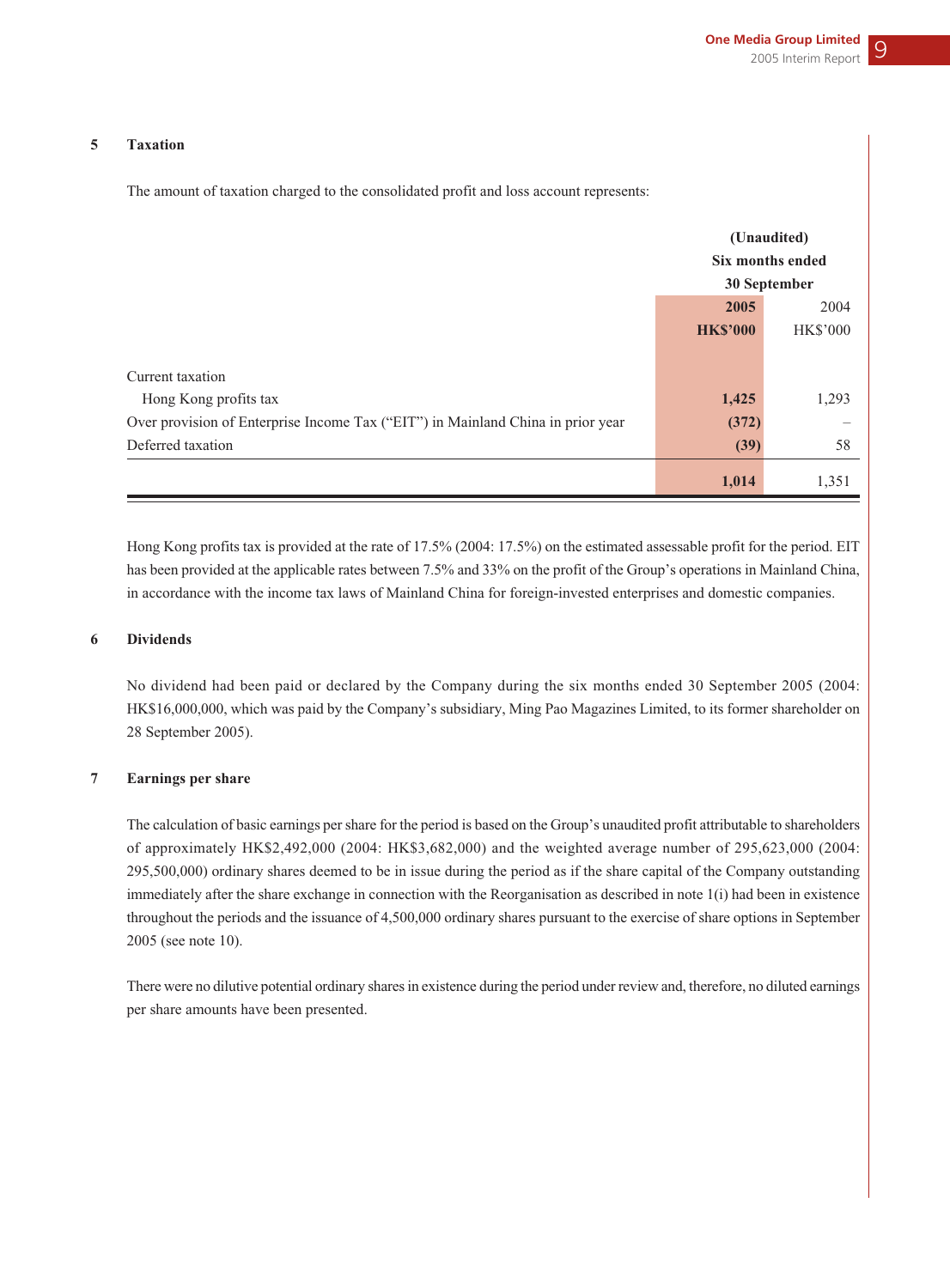## **8 Accounts receivable, deposits and prepayments**

Included in accounts receivable, deposits and prepayments are trade receivables and their ageing analysis is as follows:

|                 | (Unaudited)     | (Audited)       |
|-----------------|-----------------|-----------------|
|                 | 30 September    | 31 March        |
|                 | 2005            | 2005            |
|                 | <b>HK\$'000</b> | <b>HK\$'000</b> |
|                 |                 |                 |
| 0 to 60 days    | 24,670          | 24,375          |
| 61 to 120 days  | 9,735           | 13,096          |
| 121 to 180 days | 4,437           | 5,591           |
| Over 180 days   | 805             | 480             |
|                 | 39,647          | 43,542          |

The Group allows in general a credit period ranging from 60 days to 90 days to its trade customers.

# **9 Accounts payable and accrued charges**

Included in accounts payable and accrued charges are trade payables and their ageing analysis is as follows:

|                 | (Unaudited)              | (Audited)                       |
|-----------------|--------------------------|---------------------------------|
|                 | 30 September             | 31 March                        |
|                 | 2005                     | 2005                            |
|                 | <b>HK\$'000</b>          | <b>HK\$'000</b>                 |
|                 |                          |                                 |
| 0 to 60 days    | 5,162                    | 3,547                           |
| 61 to 120 days  | 610                      | 6                               |
| 121 to 180 days | 143                      | $\hspace{0.1mm}-\hspace{0.1mm}$ |
| Over 180 days   | $\overline{\phantom{0}}$ | 38                              |
|                 | 5,915                    | 3,591                           |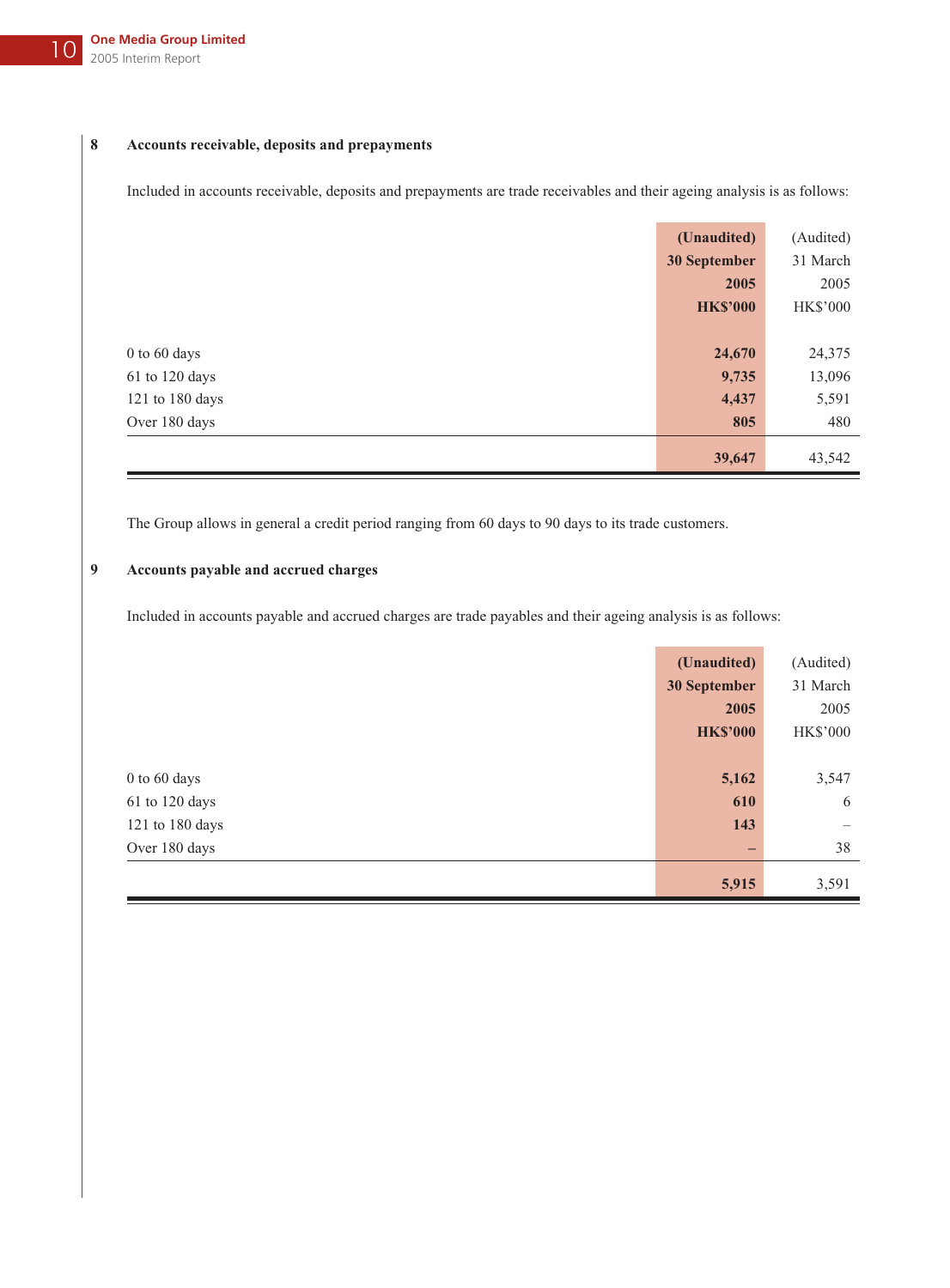#### **10 Share capital**

|                                                            | Ordinary shares of |                 |  |
|------------------------------------------------------------|--------------------|-----------------|--|
|                                                            | HK\$0.001 each     |                 |  |
|                                                            | No. of shares      | <b>HK\$'000</b> |  |
| Authorised:                                                |                    |                 |  |
| At 11 March 2005 (date of incorporation) and 31 March 2005 | 100,000,000        | 100             |  |
| Increase in authorised share capital                       | 3,900,000,000      | 3,900           |  |
| At 30 September 2005                                       | 4,000,000,000      | 4,000           |  |
|                                                            | Ordinary shares of |                 |  |
|                                                            | HK\$0.001 each     |                 |  |
|                                                            | No. of shares      | <b>HK\$'000</b> |  |
| Issued and fully paid:                                     |                    |                 |  |
| At 11 March 2005 (date of incorporation) and 31 March 2005 | 1,000,000          |                 |  |
| Issue of shares                                            | 299,000,000        | 299             |  |
| At 30 September 2005                                       | 300,000,000        | 300             |  |

Pursuant to the written resolution of the sole shareholder of the Company passed on 14 September 2005, the authorised share capital of the Company was increased from HK\$100,000 to HK\$4,000,000 by the creation of an additional 3,900,000,000 shares.

On 26 September 2005, the Company allotted and issued 294,500,000 shares to its immediate holding company credited as fully paid in consideration of the transfer of the entire issued share capital of its subsidiary to the Company. On the same date, the Company allotted and issued 3,000,000 shares to Venture Logic Investments Limited and 1,500,000 shares to Alpha Media Consultants Limited for cash at par pursuant to the exercise of the options granted (as set out in details in the Prospectus).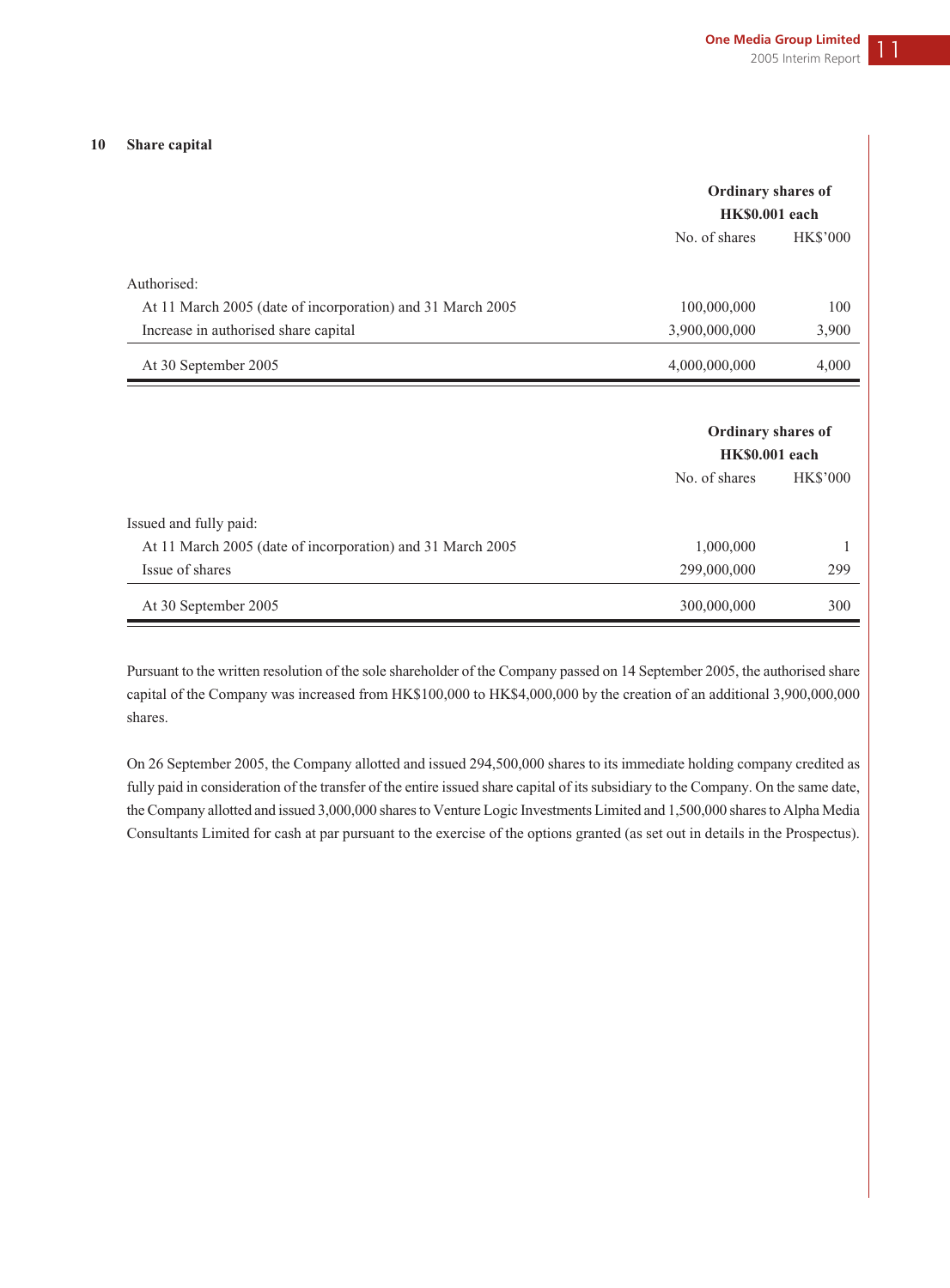### **11 Related party transactions**

(i) During the six months ended 30 September 2005, the Group had entered into the following significant transactions with related parties:

|                                                           |     |                 | (Unaudited)<br>Six months ended<br>30 September |  |
|-----------------------------------------------------------|-----|-----------------|-------------------------------------------------|--|
|                                                           |     | 2005            | 2004                                            |  |
|                                                           |     | <b>HK\$'000</b> | <b>HK\$'000</b>                                 |  |
|                                                           |     |                 |                                                 |  |
| License fee                                               | (a) | 6,241           | 6,306                                           |  |
| Circulation support services                              | (b) | 1,835           | 1,710                                           |  |
| EDP programming support services                          | (c) | 512             | 247                                             |  |
| Administrative support services                           | (d) | 848             | 785                                             |  |
| Personnel, public relations and legal services            | (e) | 590             | 528                                             |  |
| Leasing of office space, storage space and parking spaces | (f) | 712             | 597                                             |  |
| Barter advertising expenses                               | (g) | 837             | 321                                             |  |
| Barter advertising income                                 | (h) | (837)           | (321)                                           |  |

Notes:

- (a) This represented license fee of the right to use the trademark for the print of *Ming Pao Weekly*, *Hi-TECH Weekly*, *City Children's Weekly* and their past contents to a fellow subsidiary. It is charged at a pre-determined rate calculated by reference to the license fees charged by third party licensors to the Group.
- (b) This represented recharge of circulation support services relating to the distribution, sale and promotion of the publications of the Group by a fellow subsidiary. It is charged on a cost reimbursement basis.
- (c) This represented recharge of internet-related services, networking services, data management services, general computing and programming support services and system analysis by a fellow subsidiary. It is charged on a cost reimbursement basis.
- (d) This represented recharge of security services, cleaning services, mail processing and messenger services, ordering and distribution of office supplies services, receptionist and general clerical services by a fellow subsidiary. It is charged on a cost reimbursement basis.
- (e) This represented recharge of personnel administration service and corporate communication service by a fellow subsidiary. It is charged on a cost reimbursement basis.
- (f) This represented the rental for leasing of office space, storage space and parking space paid to a fellow subsidiary. The rentals are charged at a pre- determined rate calculated by reference to the prevailing market rates.
- (g) This represented the advertising expenses on barter basis in accordance with barter advertising agreement entered into with a fellow subsidiary. It is charged at a pre-determined rate calculated based on the rates charged to the third party customers.
- (h) This represented the advertising income on barter basis in accordance with barter advertising agreement entered into with a fellow subsidiary. It is charged at a pre-determined rate calculated based on the rates charged to the third party customers.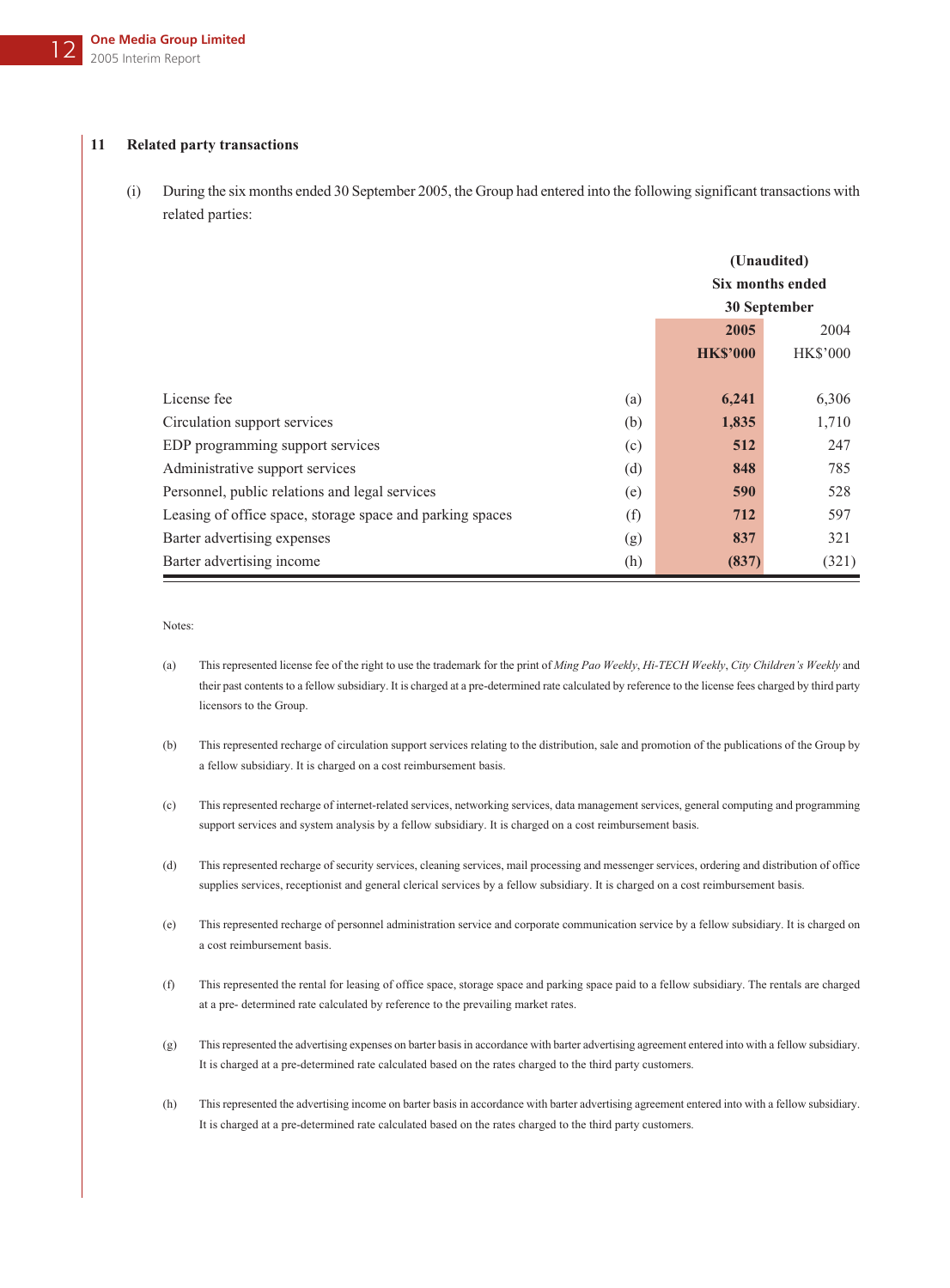(ii) Period/year end balance arising from the related parties transactions as disclosed in note 11 (i) above were as follows:

|                                        | (Unaudited)     | (Audited)       |
|----------------------------------------|-----------------|-----------------|
|                                        | 30 September    | 31 March        |
|                                        | 2005            | 2005            |
|                                        | <b>HK\$'000</b> | <b>HK\$'000</b> |
|                                        |                 |                 |
| Amount due to fellow subsidiaries, net | 3,823           | 1,838           |

The outstanding balances with fellow subsidiaries are aged within 30 days and are unsecured, non-interest bearing and with normal credit terms of 30 days.

<sup>(</sup>iii) Key management compensation

|                                                                                                              | (Unaudited)<br><b>Six months ended</b><br>30 September |             |
|--------------------------------------------------------------------------------------------------------------|--------------------------------------------------------|-------------|
|                                                                                                              | 2005<br>2004<br><b>HK\$'000</b><br><b>HK\$'000</b>     |             |
| Basic salaries, housing allowances, other allowances and benefits in kind<br>Contributions to pension scheme | 2,315<br>49                                            | 1,842<br>30 |
|                                                                                                              | 2,364                                                  | 1,872       |

### **12 Ultimate holding company**

The Company is controlled by Ming Pao Enterprise Corporation Limited, which is controlled by Conch Company Limited ("Conch"), a company incorporated in the British Virgin Islands. The Directors regard Conch as being the ultimate holding company.

### **13 Subsequent event**

The Company issued 100 million shares of HK\$0.001 each at HK\$1.2 per share by way of Public Offer and Placing in October 2005. The shares of the Company were listed on the Main Board of the Stock Exchange on 18 October 2005.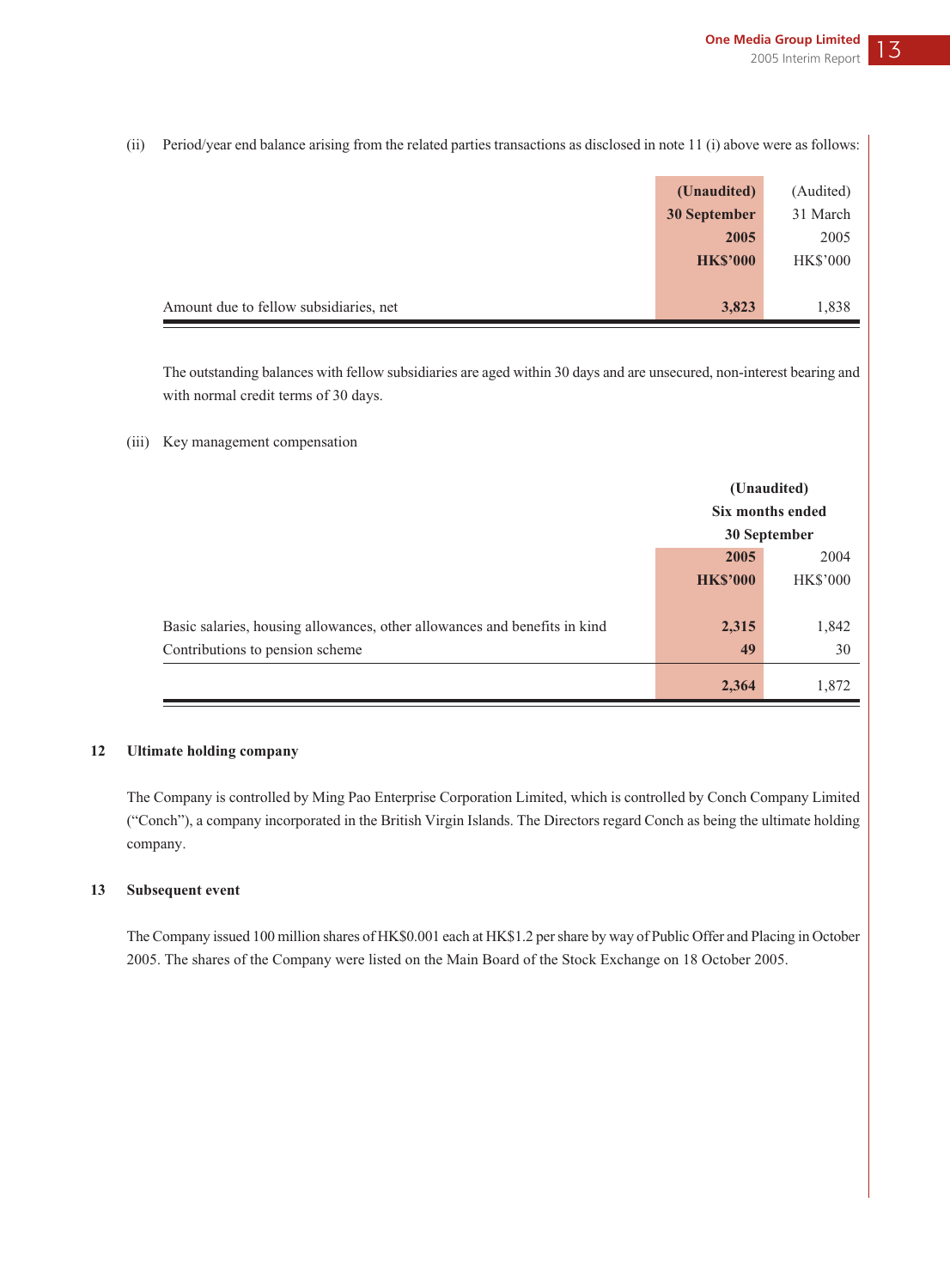## **MANAGEMENT COMMENTARY**

### **RESULTS SUMMARY**

For the six months ended 30 September 2005, the Group reported a consolidated turnover of HK\$85,774,000, representing an increase of 8.2% compared to the last corresponding period. The profit attributable to shareholders amounted to HK\$2,492,000, representing a decrease of 32.3% or HK\$1,190,000, compared to the last corresponding period. The decrease attributed to the startup costs, mainly labour costs and administrative expenses, incurred in relation to the two new magazines, namely, MPW New Chinese Edition (as defined in the Prospectus) and Rolling Stone Chinese Edition (as defined in the Prospectus), amounted to HK\$1,647,000. These two new magazines are expected to launch in Mainland China in the second half of the financial year.

#### **REVIEW OF OPERATIONS**

#### **Hong Kong**

The magazines currently published in Hong Kong include *Ming Pao Weekly*, *Hi-TECH Weekly* and *City Children's Weekly*. These three titles contributed a turnover of HK\$78,280,000 (2004: HK\$74,884,000) to the Group, representing an increase of 4.5% and earnings before interest and taxation of HK\$6,874,000 (2004: HK\$5,608,000). During the end of the first half of financial year 2005/2006, the Group launched the compact edition of *Ming Pao Weekly* ("Compact Edition"). The Compact Edition is, quite literally, a more compact edition (smaller trim size) of the same magazine. All the content and pagination is identical, only smaller. This strategic move was in response to continued reader feedback which singled out the classic tabloid size of *Ming Pao Weekly* as something that readers loved for its fabulous photographic reproduction but found inconvenient when it came time to put it in their handbags. The launch strategy of the Compact Edition addresses both of these concerns, as the Compact Edition was launched alongside the classic edition, and with both magazines in the market, consumers get more choice and advertisers get more circulation rate base. Also at this time, the Group revamped *Hi-TECH Weekly* to an "All-in-One" version. The all-in-one version saw the magazine go from two separate books to one thicker book, offering readers a more convenient size and revamped cover design and layout. This new version has already seen results in positive feedback from both readers and advertisers regarding the changes.

### **Mainland China**

The Group currently has the right to sell advertising space in, and provides contents licensed from four internationally-renowned lifestyle magazines, namely, *Popular Science*, *Digital Camera*, *Top Gear* and *T3*, to the magazines in Mainland China. These titles contributed a turnover of HK\$7,494,000 (2004: HK\$4,359,000) to the Group, representing a 71.9% increase over the corresponding period last year, and a loss before interest and taxation of HK\$3,315,000 (2004: HK\$530,000). Although the Group's operations in Mainland China are still under development, they were able to record a significant increase in turnover. The loss from the Group's operations in Mainland China increased significantly as the Group has put more resources into improving the distribution network and into setting up sales offices in Shanghai and Guangzhou, and also into preparing the launch of new titles, including MPW New Chinese Edition and Rolling Stone Chinese Edition.

In Mainland China, the Group's magazine operations have continued to expand, most evidently with new office space in the headquarters of Beijing, which was leased in April 2005. This new space consolidates the previously separate content and advertising sales functions in Beijing under one roof. This new space includes provisions for the staff of the soon-to-be-launched MPW New Chinese Edition and Rolling Stone Chinese Edition titles. *Digital Camera* and *T3* continue to come under competitive pressure from the increasing number of gadget magazines in the electronics category, and the Group is constantly innovating to address the competitive landscape, but the competition remains resilient.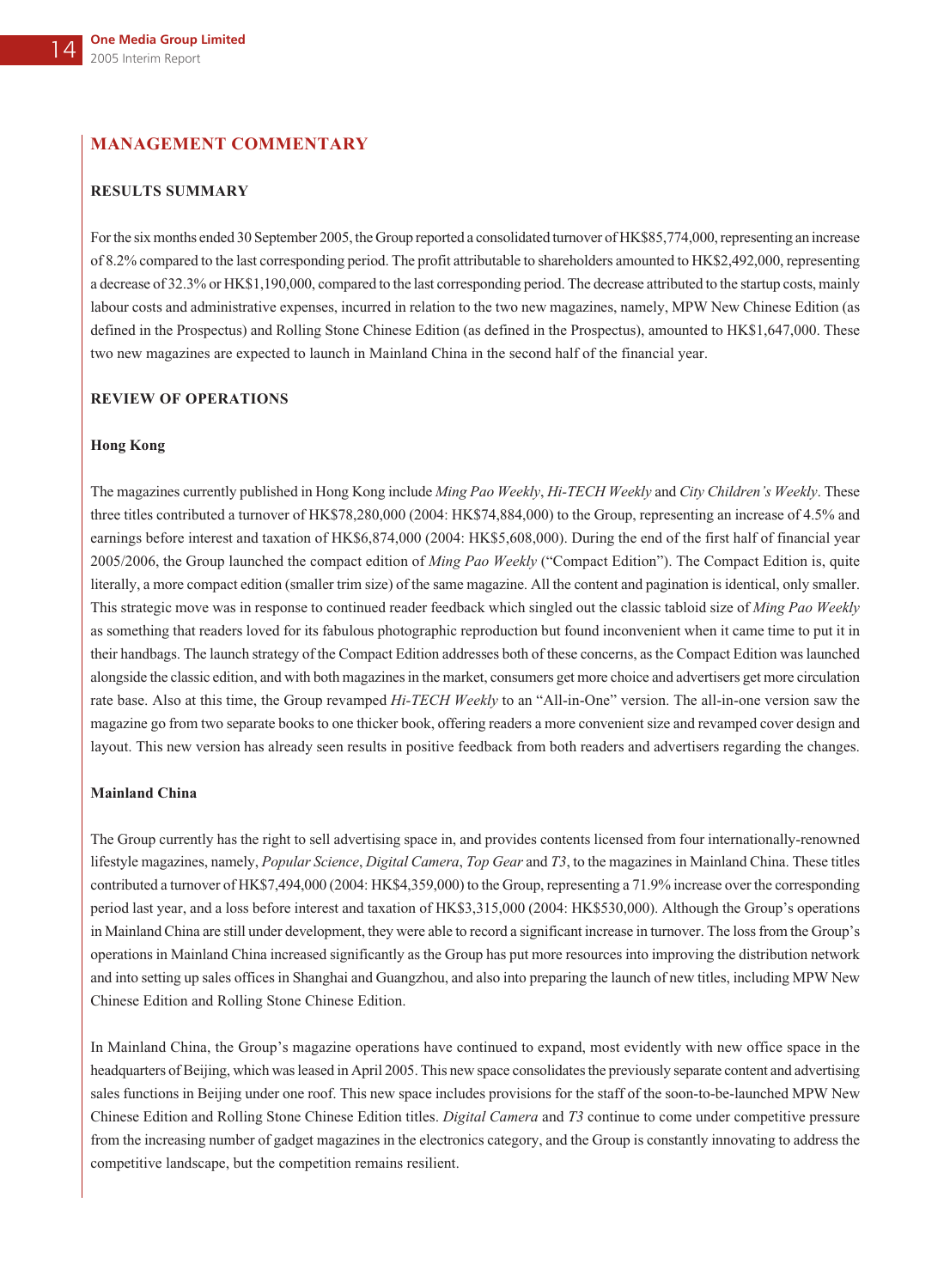### **OUTLOOK**

The Group plans to launch two new magazines in the second half of the financial year: MPW New Chinese Edition and Rolling Stone Chinese Edition. Some of the pre-launch work, such as market research and the set up of editorial and sales teams have been carried out. The market response of the two new magazines was positive.

The Group aims to be the dominant Chinese-language media group in the Hong Kong and Mainland China lifestyle magazine sectors by providing both high quality content to readers and a cross-selling platform to advertisers. The Directors believe that the Group is well positioned to take advantage of the fast growing Chinese-language lifestyle magazine market in Mainland China whilst maintaining a competitive position in the same market in Hong Kong. The Group is actively seeking acquisition opportunities in China and to partner with more international publishers to expand its portfolio of magazines. It plans to produce new versions of magazines already within the Group's portfolio, as well as to grow its own titles organically in future in order to increase returns to our shareholders.

### **CAPITAL EXPENDITURE**

The Group's total capital expenditure for fixed assets for the six months ended 30 September 2005 amounted to HK\$2,305,000.

## **USE OF PROCEEDS FROM INITIAL PUBLIC OFFERING**

The Company issued 100 million shares of HK\$0.001 each at HK\$1.2 per share by way of placing and public offer (as set out in detail in the Prospectus) in October 2005. The net proceeds after deducting the relevant expenses were approximately HK\$104 million. The Company intends to apply such proceeds in accordance with the proposed allocation as set out in the Prospectus.

## **EXPOSURE TO FLUCTUATIONS IN EXCHANGE RATES**

The Group's revenues and costs are mainly denominated in HK dollars, US dollars and Renminbi. Since HK dollars remain pegged to the US dollars and the Renminbi has been pegged to a basket of currencies, the Group does not foresee a substantial exposure to US dollars and Renminbi in this regard.

### **FINANCIAL POSITION**

As at 30 September 2005, the Group's net current assets amounted to HK\$15,914,000 (31 March 2005: HK\$17,396,000) and the shareholders' funds were HK\$22,944,000 (31 March 2005: HK\$22,724,000). Total bank borrowings were HK\$21,512,000 (31 March 2005: Nil) and the gearing ratio, which is defined as the ratio of total bank borrowings to shareholders' funds, was 93.8% (31 March 2005: Nil).

The Group's cash flow remained stable. As at 30 September 2005, total cash balance was HK\$9,624,000 (31 March 2005: HK\$8,175,000).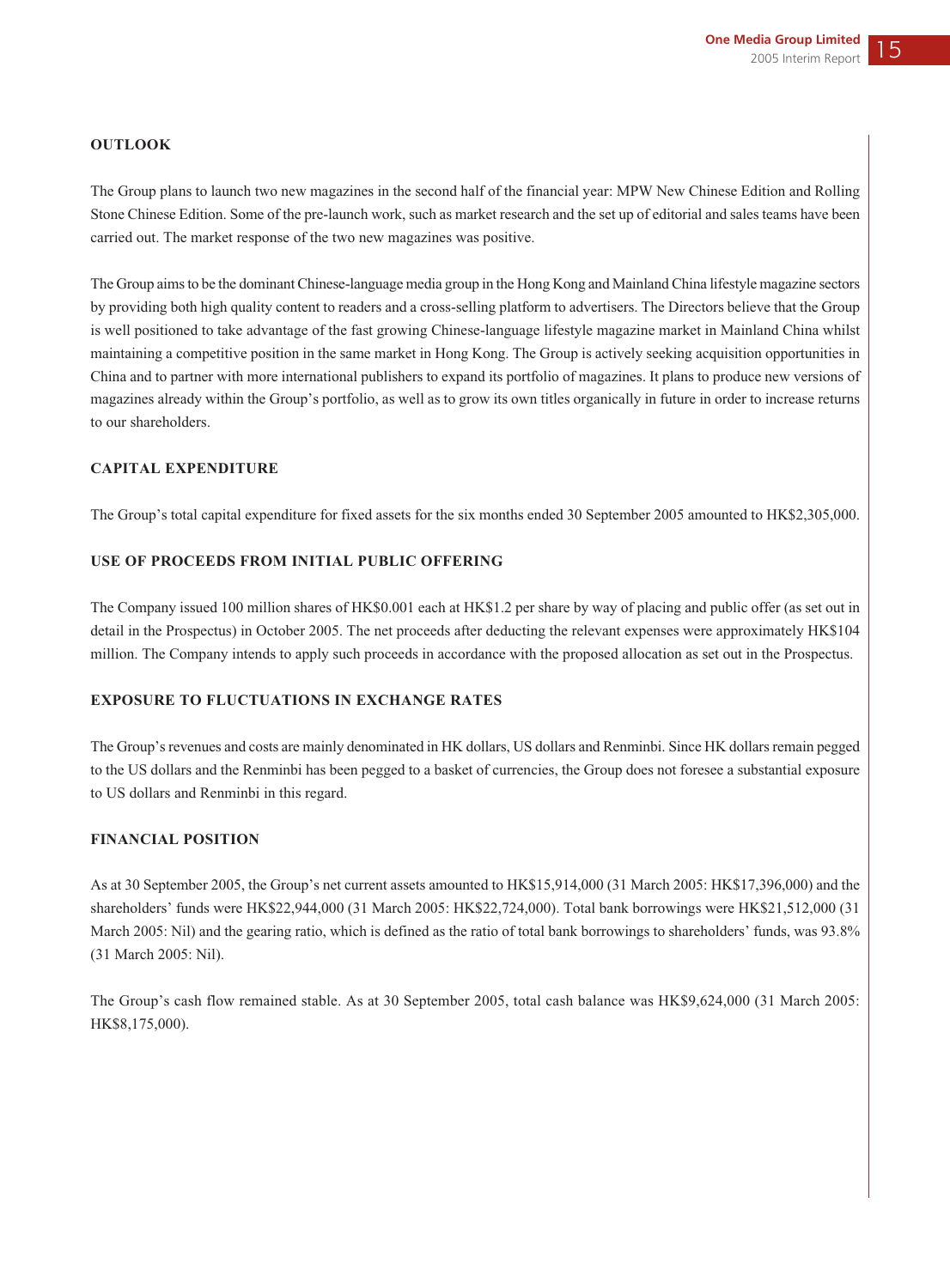# **SHARE OPTION SCHEME**

The pre-IPO share option scheme (the "Scheme") was conditionally approved and adopted by ordinary resolutions of the shareholders of the Company and Ming Pao Enterprise Corporation Limited ("MPE") on 26 September 2005. The subscription price per share is the offer price for the Company's shares being offered by way of placing and public offer. No options can be exercised prior to the commencement of dealings in the Company's shares on the Stock Exchange. The options were granted under the share option scheme to recognise the contributions of certain directors and employees of the Group and MPE and its subsidiaries to the growth of the Group and to incentivise them going forward.

Details of the share options conditionally granted under the Scheme are as follows:

|                                               |                        | Number of shares involved in share options                  |                                                                    |                         |                        |                                              |
|-----------------------------------------------|------------------------|-------------------------------------------------------------|--------------------------------------------------------------------|-------------------------|------------------------|----------------------------------------------|
|                                               |                        | Number of<br>outstanding<br>share options<br>as at the date | Percentage<br>of issued<br>ordinary<br>shares as at<br>the date of | <b>Exercise</b> Date of | price per conditional  | <b>Exercisable</b>                           |
| <b>Grantees</b>                               |                        | of this report                                              | this report                                                        | <b>HK\$</b>             | share grant            | period                                       |
|                                               |                        |                                                             |                                                                    |                         |                        |                                              |
| Directors:                                    |                        |                                                             |                                                                    |                         |                        |                                              |
| Mr. TIONG Kiu King                            | Note $(i)$             | 1,250,000                                                   | 0.31%                                                              |                         | 1.200 27/9/2005        | 18/10/2005-25/9/2015                         |
| Mr. TIONG Kiew Chiong<br>Mr. Peter Bush BRACK | Note (i)               | 1,250,000                                                   | 0.31%<br>0.31%                                                     | 1.200<br>1.200          | 27/9/2005<br>27/9/2005 | 18/10/2005-25/9/2015<br>18/10/2005-25/9/2015 |
| Mr. TUNG Siu Ho, Terence                      | Note (i)<br>Note $(i)$ | 1,250,000<br>1,000,000                                      | 0.25%                                                              |                         | 1.200 27/9/2005        | 18/10/2005-25/9/2015                         |
| Mr. Robert William                            | Note $(i)$             | 1,000,000                                                   | 0.25%                                                              |                         | 1.200 27/9/2005        | 18/10/2005-25/9/2015                         |
| Hong-San YUNG                                 |                        |                                                             |                                                                    |                         |                        |                                              |
| Mr. YU Hon To, David                          | Note (i)               | 150,000                                                     | 0.04%                                                              | 1.200                   | 27/9/2005              | 18/10/2005-25/9/2015                         |
| Mr. SIT Kien Ping, Peter                      | Note (i)               | 150,000                                                     | 0.04%                                                              | 1.200                   | 27/9/2005              | 18/10/2005-25/9/2015                         |
| Mr. TAN Hock Seng, Peter                      | Note (i)               | 150,000                                                     | 0.04%                                                              |                         | 1.200 27/9/2005        | 18/10/2005-25/9/2015                         |
|                                               |                        | 6,200,000                                                   | 1.55%                                                              |                         |                        |                                              |
| MPE's directors:                              |                        |                                                             |                                                                    |                         |                        |                                              |
| Tan Sri Datuk TIONG<br><b>Hiew King</b>       | Note (i)               | 1,250,000                                                   | 0.31%                                                              |                         | 1.200 27/9/2005        | 18/10/2005-25/9/2015                         |
| Dr. TIONG Ik King                             | Note $(i)$             | 1,000,000                                                   | 0.25%                                                              |                         | 1.200 27/9/2005        | 18/10/2005-25/9/2015                         |
| Mr. TANG Ying Yu                              | Note (i)               | 150,000                                                     | 0.04%                                                              |                         | 1.200 27/9/2005        | 18/10/2005-25/9/2015                         |
| Mr. Victor YANG                               | Note (i)               | 150,000                                                     | 0.04%                                                              |                         | 1.200 27/9/2005        | 18/10/2005-25/9/2015                         |
|                                               |                        | 2,550,000                                                   | 0.64%                                                              |                         |                        |                                              |
| Full time employees                           | Note (i)               | 680,000                                                     | 0.17%                                                              | 1.200                   | 27/9/2005              | 18/10/2005-25/9/2015                         |
| Full time employees                           | Note (ii)              | 5,250,000                                                   | 1.31%                                                              |                         | 1.200 27/9/2005        | 18/10/2005-25/9/2015                         |
|                                               |                        | 5,930,000                                                   | 1.48%                                                              |                         |                        |                                              |
| Total                                         |                        | 14,680,000                                                  | 3.67%                                                              |                         |                        |                                              |

Save as disclosed above, during the period, no options were granted, exercised, lapsed or cancelled.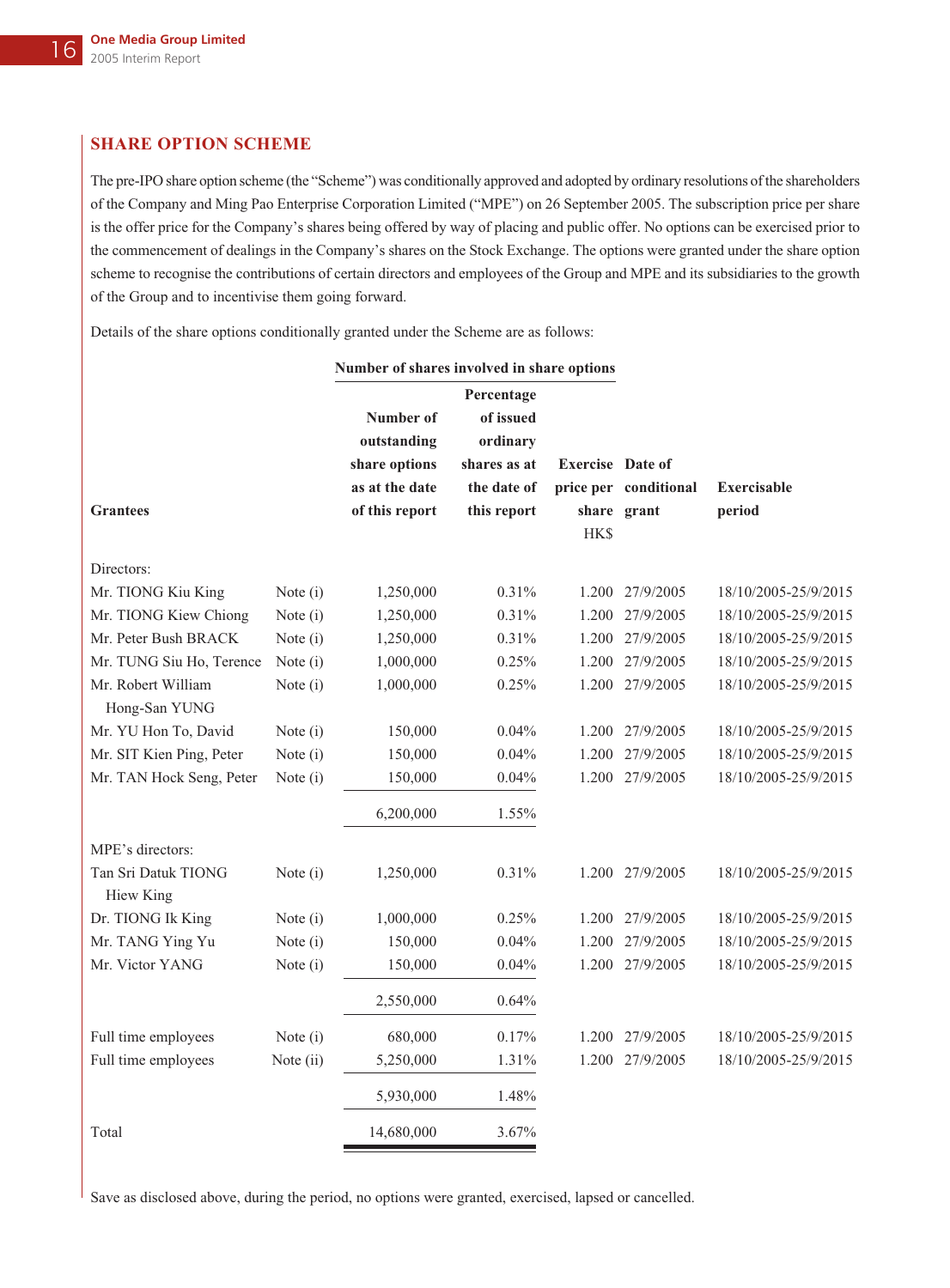Notes: In relation to each option granted to the grantees, either of the following two vesting scales has been applied:

- (i) 20% of the Company's shares comprised in the option will vest on each of the five anniversaries of the Listing Date from the first anniversary of the Listing Date to the fifth anniversary of the Listing Date; or
- (ii) 100% of the Company's shares comprised in each of the option will fully vest on the first anniversary of the Listing Date,

as the case may be, which has been specified in the offer letters to the grantees. Subject to the relevant vesting period, each option has a 10-year exercise period from the date of the offer of the option. As evidenced by the vesting periods of the options granted under the Scheme, no option granted under the Scheme will be exercisable within six months from the Listing Date.

# **PARTICULARS OF INTERESTS HELD BY DIRECTORS, CHIEF EXECUTIVES AND THEIR ASSOCIATES**

As of the Listing Date, the interests or short position of the directors, chief executives and their associates in the shares, underlying shares or debentures of the Company or any of its associated corporations (as defined in Part XV of the Securities and Futures Ordinance (Chapter 571 of the Laws of Hong Kong) ("SFO")) as recorded in the register maintained by the Company under Section 352 of the SFO or as otherwise notified to the Company and the Stock Exchange pursuant to the Model Code for Securities Transactions by Directors of Listed Issuers as set out in Appendix 10 of the Listing Rules (the "Model Code") are as follows:

|                         |                 |          |           | <b>Total number of</b> |                               |                                |
|-------------------------|-----------------|----------|-----------|------------------------|-------------------------------|--------------------------------|
|                         |                 |          |           | <b>Deemed interest</b> | which the                     |                                |
|                         |                 |          |           |                        | in MPE shares Director has or | Approximate                    |
|                         | <b>Personal</b> | Family   | Corporate | pursuant to            | is deemed to                  | percentage of                  |
| <b>Name of Director</b> | interest        | interest | interest  | share options          |                               | have interests interest in MPE |
|                         |                 |          |           | (Note)                 |                               |                                |
|                         |                 |          |           |                        |                               |                                |
| Mr. TIONG Kiu King      | 611,000         | 147,000  |           | 600,000                | 1,358,000                     | $0.34\%$                       |
| Mr. TIONG Kiew Chiong   | 1,200,000       |          |           | 600,000                | 1,800,000                     | $0.46\%$                       |

#### **(a) Interests in shares in MPE**

Note: These represent share options granted by MPE to the relevant Directors under the share option scheme approved at a special general meeting of MPE held on 21 August 2001 to subscribe for shares in MPE ("MPE Scheme"). Further details of these share options are as follows:

|                       | <b>Underlying MPE</b><br>shares pursuant to<br>share options | Approximate<br>percentage of<br>interest in MPE | <b>Exercise</b><br>price per<br><b>MPE</b> share | Date of grant | <b>Exercisable period</b> |
|-----------------------|--------------------------------------------------------------|-------------------------------------------------|--------------------------------------------------|---------------|---------------------------|
| Mr. TIONG Kiu King    | 300,000                                                      | 0.08%                                           | 1.592                                            | 31/8/2001     | 1/9/2001-20/8/2011        |
| Mr. TIONG Kiu King    | 300,000                                                      | 0.08%                                           | 1.800                                            | 15/9/2003     | 16/9/2003-20/8/2011       |
| Mr. TIONG Kiew Chiong | 300,000                                                      | 0.08%                                           | 1.592                                            | 31/8/2001     | 1/9/2001-20/8/2011        |
| Mr. TIONG Kiew Chiong | 300,000                                                      | $0.08\%$                                        | 1.800                                            | 15/9/2003     | 16/9/2003-20/8/2011       |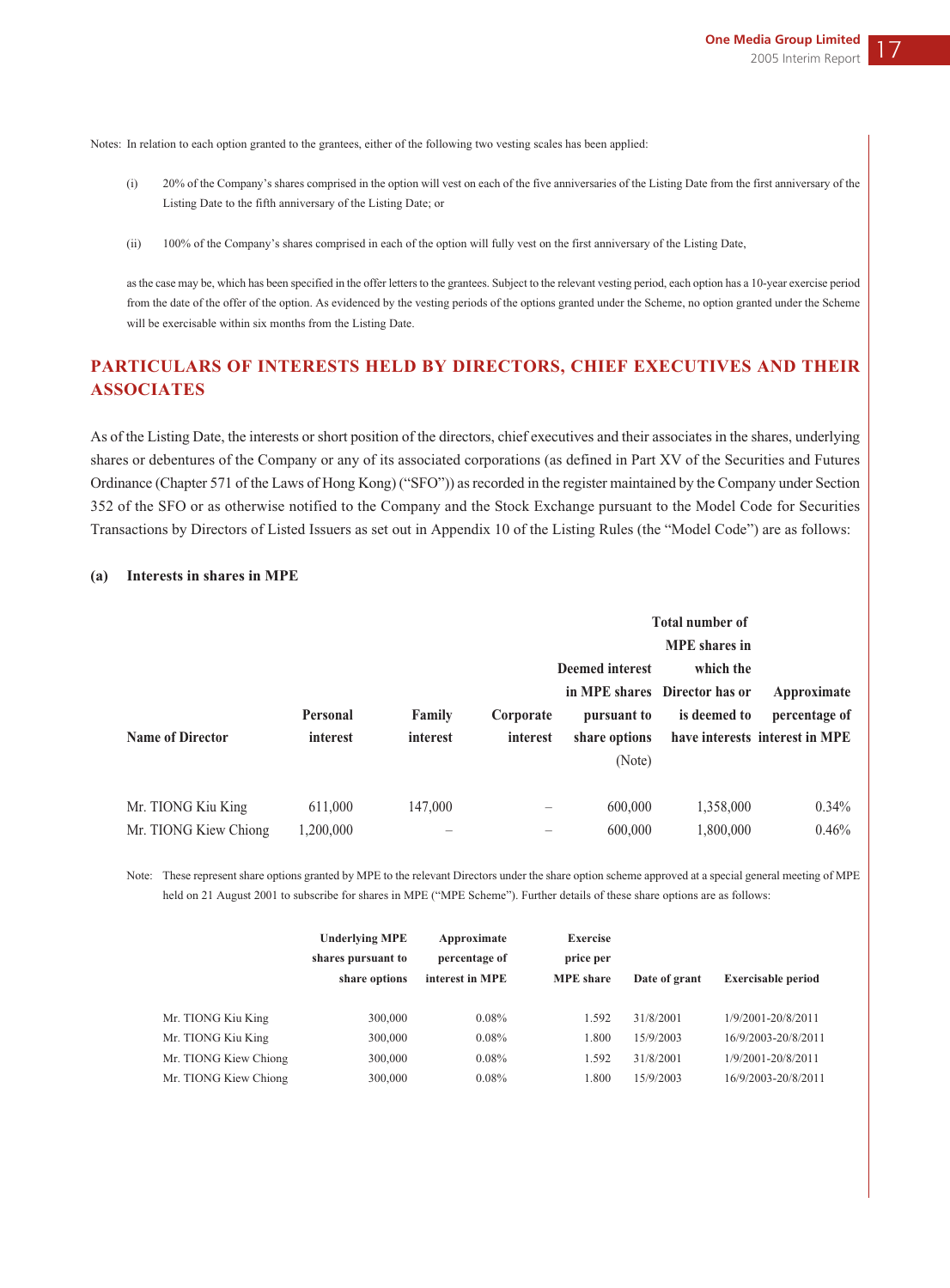#### **(b) Interests in shares in the Company**

|                          | Number of shares/underlying shares held |                  |           |                    |           | Percentage     |  |
|--------------------------|-----------------------------------------|------------------|-----------|--------------------|-----------|----------------|--|
|                          |                                         |                  |           | <b>Interest in</b> |           | of interest in |  |
|                          |                                         |                  |           | underlying         |           | the Company    |  |
|                          |                                         |                  |           | shares             |           | as at the      |  |
|                          | Personal                                | Family           | Corporate | pursuant to        | Aggregate | date of this   |  |
| Name of director         | <b>interests</b>                        | <i>interests</i> | interests | share options      | interests | report         |  |
|                          |                                         |                  |           | (note)             |           |                |  |
| Mr. TIONG Kiu King       |                                         |                  |           | 1,250,000          | 1,250,000 | $0.31\%$       |  |
| Mr. TIONG Kiew Chiong    |                                         |                  |           | 1,250,000          | 1,250,000 | 0.31%          |  |
| Mr. Peter Bush BRACK     |                                         |                  | -         | 1,250,000          | 1,250,000 | 0.31%          |  |
| Mr TUNG Siu Ho, Terence  |                                         |                  |           | 1,000,000          | 1,000,000 | $0.25\%$       |  |
| Mr. Robert William       |                                         |                  |           |                    |           |                |  |
| Hong-San YUNG            |                                         |                  |           | 1,000,000          | 1,000,000 | 0.25%          |  |
| Mr. YU Hon To, David     |                                         |                  |           | 150,000            | 150,000   | 0.04%          |  |
| Mr. SIT Kien Ping, Peter |                                         |                  |           | 150,000            | 150,000   | 0.04%          |  |
| Mr. TAN Hock Seng, Peter |                                         |                  |           | 150,000            | 150,000   | $0.04\%$       |  |
|                          |                                         |                  |           |                    |           |                |  |

Note: For further details on these share options, please refer to the paragraph headed "Share Option Scheme" above.

Save as disclosed above and those disclosed under the paragraph headed "Share Option Scheme", as of the Listing Date, none of the directors, chief executives and their associates had any interests or short position in the shares, underlying shares or debentures of the Company or any of its associated corporations (as defined in Part XV of the SFO) which are required to be notified to the Company and the Stock Exchange pursuant to Divisions 7 and 8 of Part XV of the SFO, or which would be required, pursuant to Section 352 of the SFO, to be entered in the register referred to therein, or otherwise notified to the Company and the Stock Exchange pursuant to the Model Code.

Apart from the Scheme and the MPE Scheme at no time during the period were rights to acquire benefits by means of the acquisition of shares, underlying shares or debentures of the Company granted to any directors or their respective spouses or children under 18 years of age, or were any such rights exercised by them; or was the Company or its holding company or any of its subsidiaries or fellow subsidiaries a party to any arrangements to enable the directors of the Company to acquire such rights in any other body corporate.

## **SUBSTANTIAL SHAREHOLDERS**

The register of interests in shares and short positions maintained under Section 336 of the SFO shows that as of the Listing Date, the Company had been notified of the following interests in shares representing 5% or more of the Company's issued share capital:

|                          |                      | Percentage of issued  |
|--------------------------|----------------------|-----------------------|
|                          | Number of            | ordinary shares as at |
| Name of shareholder      | ordinary shares held | the Listing Date      |
| Winmax Resources Limited | 295,500,000          | 73.88%                |

All the interests stated above represent long positions in the shares of the Company.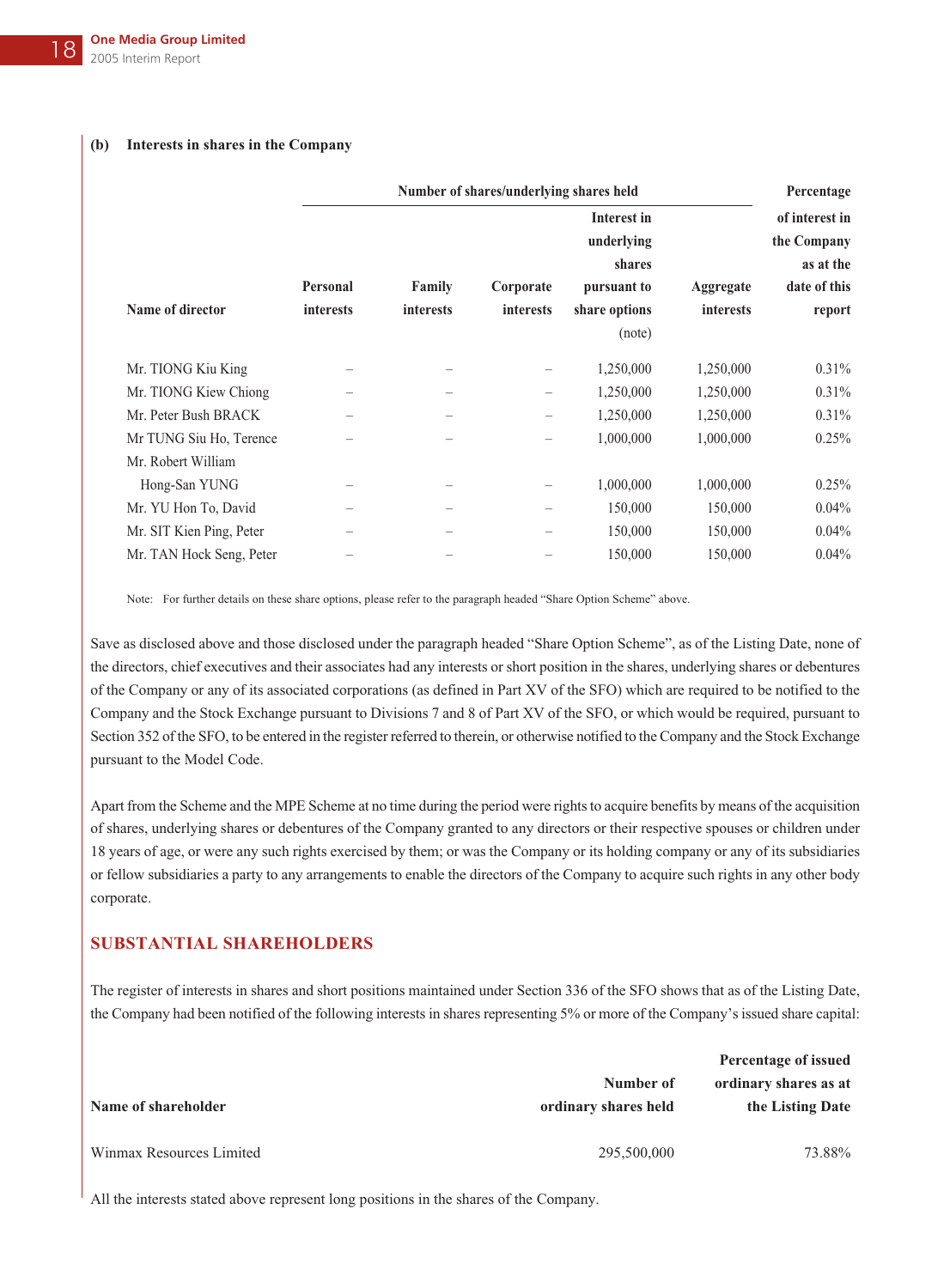Notes: Winmax Resources Limited is beneficially owned as to 60% by Starsome Limited ("Starsome") and 40% by RGM Ventures Limited. Starsome is an indirect wholly-owned subsidiary of MPE. RGM Ventures Limited is an indirect wholly-owned subsidiary of Redgate Media Inc. Redgate Media Inc is beneficially owned as to 15.59% by Mr. Peter Bush BRACK and 1.69% by his associates, 9.95% by Mr. Robert William Hong-San YUNG, 9.95% by Ms. ZHU Ying, 4.22% by Mr. LAU Yat Fan and 58.6% by other independent third parties not connected with the Company.

Save as disclosed above and those disclosed under "Particulars of Interests held by Directors, Chief Executives and Their Associates", the Company had not been notified of any other interests representing 5% or more of the issued share capital of the Company as at the Listing Date.

## **PURCHASE, SALE OR REDEMPTION OF THE COMPANY'S SHARES**

As at 30 September 2005, the Company's shares were not listed on the Stock Exchange.

## **CONTINGENT LIABILITIES**

As at 30 September 2005, the Group did not have any material contingent liabilities or guarantees (31 March 2005: Nil).

## **EMPLOYEES**

As at 30 September 2005, the Group has approximately 268 employees (31 March 2005: approximately 253 employees), of which 163 and 105 were stationed in Hong Kong and in Mainland China, respectively. The Group remunerates its employees based on industry practice and performance of individual employees. The Group also implements a share option scheme for its staff.

In Hong Kong, the Group participates in the hybrid retirement benefit scheme operated by the Company's fellow subsidiary and the mandatory provident fund scheme for its employees. In Mainland China, the Group provides to its employees social security plans in relation to retirement, medical care and unemployment and has made the required contributions to the local social insurance authorities in accordance with relevant laws and regulations in Mainland China.

## **CORPORATE GOVERNANCE**

On 1 January 2005, the Code of Best Practice has been replaced by the Code on Corporate Governance Practice (the "Code") contained in Appendix 14 of the Listing Rules. The Company adopted all the code provisions in the Code as its own code on corporate governance practices. For the period between the Listing Date and the date of this report, the Company has complied with the requirements of the Code as set out in Appendix 14 of the Listing Rules during the period.

From the Listing Date to the date of this report, the Company has adopted the Model Code as the code for securities transactions by directors. All directors of the Company have confirmed their compliance with the required standard as set out in the Model Code since the Listing Date.

## **AUDIT COMMITTEE**

The audit committee of the Company was established on 26 September 2005 with effect from the Listing Date. Written terms of reference have been adopted by the Board in compliance with the Listing Rules. The duties of the audit committee are, among other things, to review and supervise the financial reporting process and internal control system of the Group.